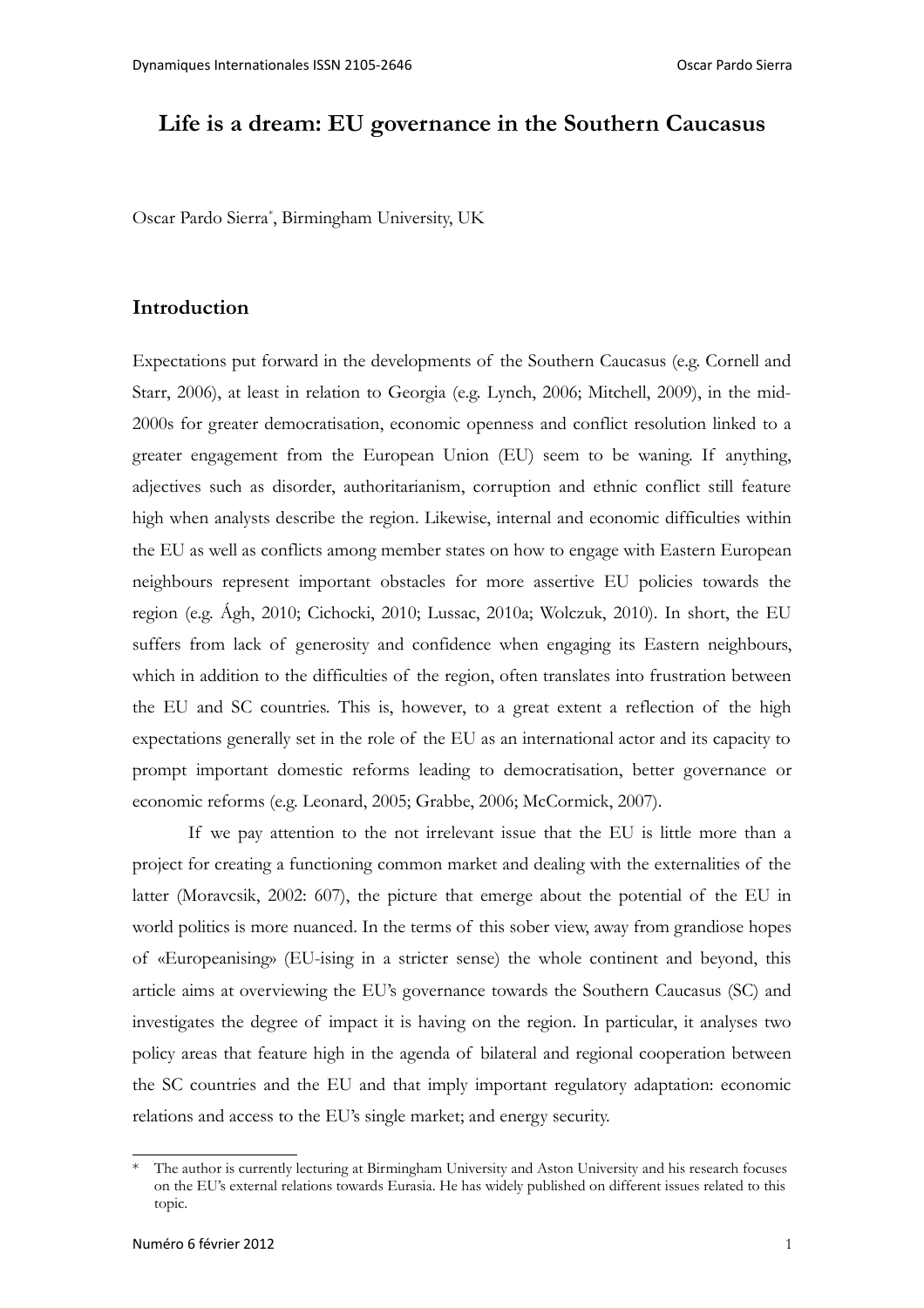EU policies towards its Eastern neighbourhood, where the SC is encapsulated, can be characterized by a tension between European Commission's approaches and member states' interests in the region (and very especially in relation to Russia) (Cichocki, 2010). The former can be defined as a universal way of extending internal EU institutional arrangements, mainly the projection of EU rules and norms at specific policy or sector level, conceptualised as EU «external governance» (e.g. Lavenex, 2004; Weber et al. 2007; Gänzle, 2009; Lavenex and Schimmelfennig, 2009). In contrast, preferences of member states represented in the Council of the EU towards a specific region or country do not always coincide with the Commission's efforts in developing an EU external policy (Keukeleire and MacNaughtan, 2008).<sup>[1](#page-1-0)</sup>

In terms of the Eastern neighbourhood, the overlapping and confusing nature of myriad regional initiatives of the EU, such as the European Neighbourhood Policy (ENP) (bilateral), the Eastern Partnership (the Eastern branch of the ENP that adds up possible multilateral arrangements), the Black Sea Synergy or the Northern Dimension, can be seen through those lenses. Indeed, the largest member states have traditionally been reluctant to give too much autonomy to the EU in order to deal with the Eastern neighbourhood and the Southern Caucasus in particular, in order to manage relations with Russia and the SC countries without EU interference (Lussac, 2010a). As a result of the 2004 enlargement, however, whereby countries such as Poland or the Baltic states with the support of Sweden lobbied for a more assertive and coherent common EU-focused approach towards the East, and the dynamics set out by the ENP and domestic changes in the region (mainly the colour revolutions in Ukraine and Georgia), we can observe the establishment of institutionalised and far-reaching cooperation between the EU and SC countries. Having in mind such processes and a sober evaluation of the limited role the EU can have in shaping domestic developments, this article will look at policy-level cooperation in order to map the degree of reforms and dynamics set out by the ENP and the Eastern Partnership (EaP) in the region. The first section will conceptualise and map EU policies towards the Southern Caucasus and how the EU operationalises sectoral cooperation in order to frame the subsequent empirical analysis at policy level. The article will then move to set out how the SC countries position themselves regarding cooperation with the EU and will finish by an empirical illustration of EU-SC countries in the economic and energy sectors.

<span id="page-1-0"></span><sup>1</sup> Empirical work in context of the Eastern neighbourhood on this issue has been carried out mainly on the fields of conflict resolution and defence and security policy (e.g. Popescu, 2011 or Huff, 2011). I thank the reviewers for alerting me of this point.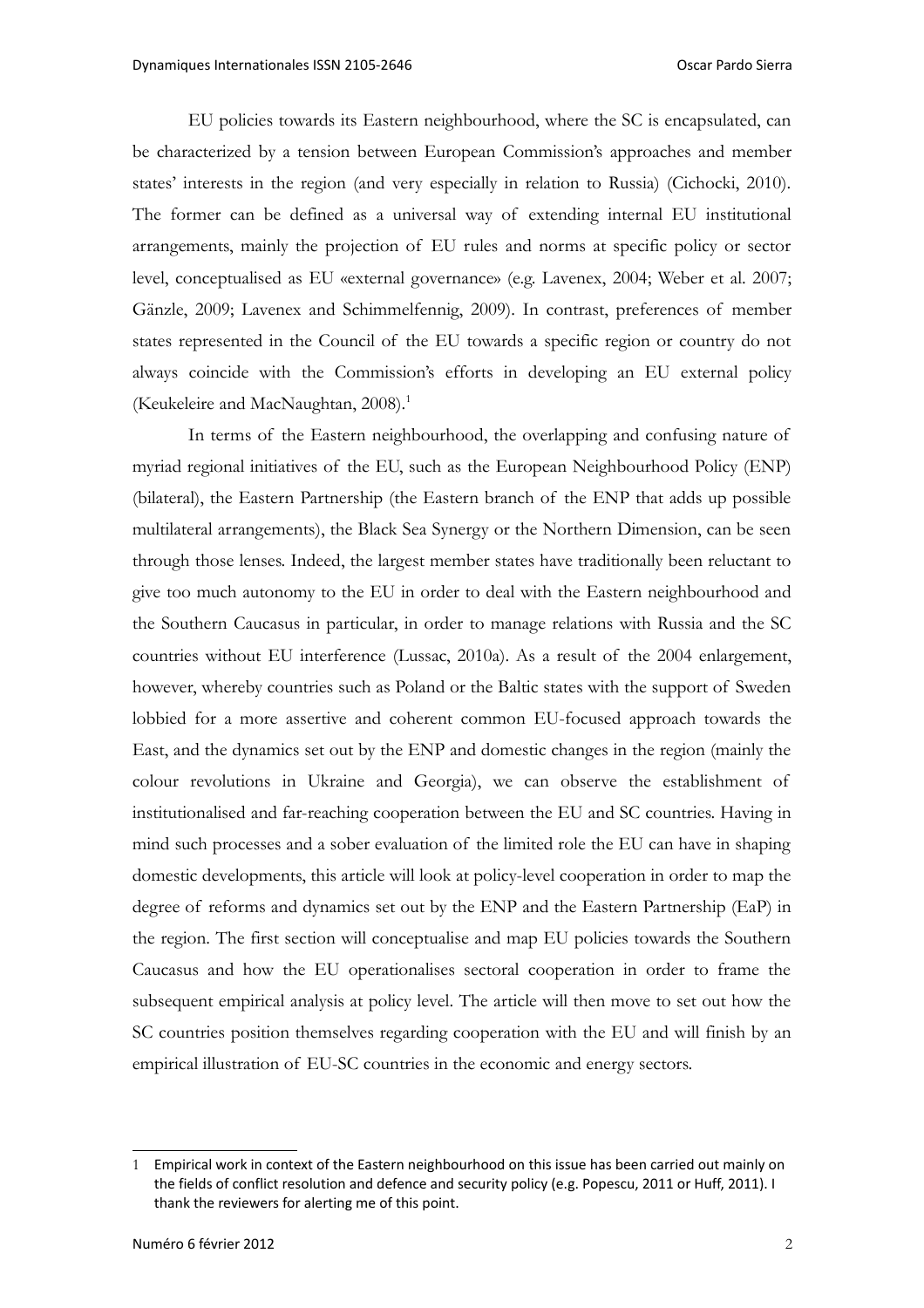# **EU governance in the Eastern neighbourhood and the Southern Caucasus**

EU external relations towards its neighbourhood can be depicted as the aim of extending EU influence through a deliberate effort to export its model of socio-economic and political cooperation (Magen, 2007: 373).The main characteristic of EU external relations is the establishment of structured and systematic arrangements with third parties, be they states or international organisations, via bilateral and multilateral agreements that formalise different degrees of relationships according to the aspirations of both the EU and third parties (Keukeleire, 2003; Magen, 2007). According to Youngs (2005), the notion of «transformative engagement» defines this overarching character of the EU relations within the context of the ENP and other arrangements with neighbours. 'Transformative engagement' implies the:

> establishment and development of formal comprehensive ties incorporating regularised cooperation, dialogue and monitoring (bolstered by financial assistance, technical aid and conditionality) on a broad range of subjects […] with the aim of affecting far reaching economic, political and social change in targeted countries (Magen, 2007: 375).

Although the qualifier «transformative» implies that the EU will indeed transform partners and this is hardly the case, the notion of 'engagement' as an institutionalised and long-term process of relations captures the nature of the EU's «actorness» in its near abroad. The enlargement policy, the European Neighbourhood Policy (ENP) and other association and partnership agreements are the reflection of this structured approach.

In the case of the Eastern neighbourhood, it was not until the 2004 enlargement that the EU did not consider upgrading and deepening its institutional and formal relations towards the area. Therefore, and especially in relation to the SC, the seeds of a meaningful «engagement» did not start until the establishment of the ENP, although relations between the EU and the SC countries are formally regulated by Partnership and Cooperation Agreements (PCAs), which entered into force in 1999 and are rolled over until the signature of a new agreement. Such PCAs were common to all former Soviet republics, with the exception of the Baltic countries, and despite some differences in the case of Ukraine and Russia, whose PCAs had a slightly higher degree of institutionalisation, the legal framework of cooperation was very similar. In short, they were not very ambitious and even fell behind in terms of institutionalisation and legal scope than the Association Agreements offered to the Southern Mediterranean neighbours after the launch of the Barcelona process (1995).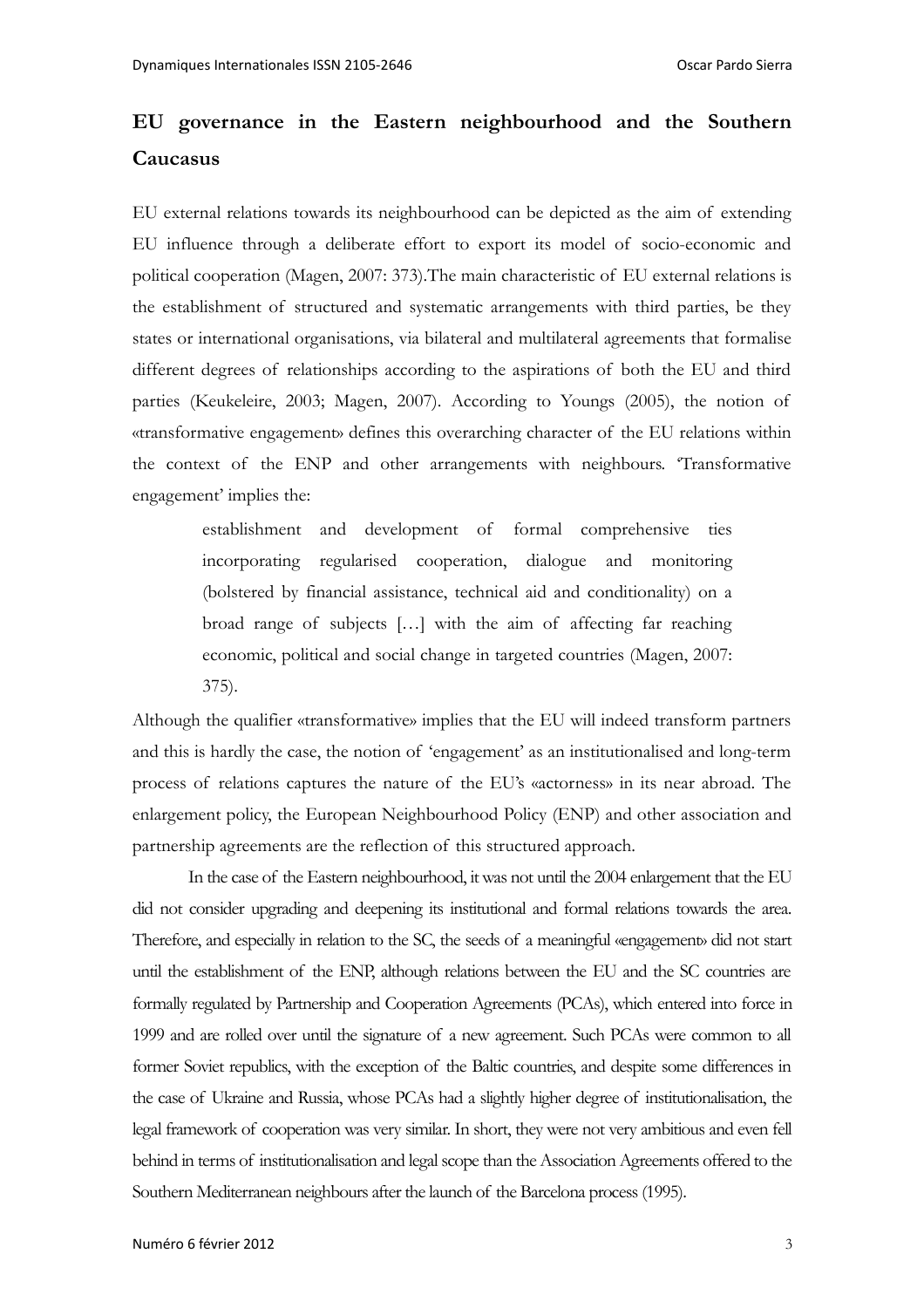The eastwards enlargement of the EU in 2004 brought to the fore the need of deeper engagement with the new Eastern neighbourhood. The immediate response was to develop the ENP, originally targeted at Belarus, Moldova and Ukraine in the 2003 concept paper «Wider Europe», but extended to the whole neighbourhood, although not initially to the SC. It was only the 2003 Georgian Rose Revolution that opened the gates of the SC to the ENP. The election of a vocal and energetic reformist government in Georgia in addition to the interests of new member states such as Poland and the Baltic states (Zaborowski and Longhurst, 2003), allowed such extension to the SC of the ENP in early 2004. Such evolution reflects the lack of interest of the EU-15 in the SC as a whole.

The original ambition embedded in the ENP was to regulate relations with all neighbours by extending EU governance to different policy areas in order to manage interdependence between the EU and its neighbourhood (Ágh, 2010: 1251; Dimitrova and Dragnova, 2009). Initially, the ENP was based on the principles of expanding its regulatory and institutional boundaries (Prodi, 2002; Lavenex, 2004); that is, managing areas of common interests in terms of the EU's internal legal framework as well as offering the EU's *acquis* and regulatory policies as a template for economic modernisation (Wolczuk, 2010) – since the ENP was mirrored in the EU's enlargement policy (Menon and Sedelmeier, 2010). In that sense, the «external governance» approach has dominated recent debates on the way the EU aims to project its rules and norms when cooperating with neighbours at specific policy or sector level (Bosse, 2010), which captures the Commission's approach in offering EU internal arrangements as a universal valid way of organising and framing policy governance.

A considerable shortcoming of the «external governance» approach is the lack of attention in EU member states' interests when considering political and regional conditions, and very especially neighbouring states' preferences and domestic developments, which may oppose (but also reinforce) EU policies. No less important is the issue of the legitimacy of EU rules and norms as a template for development, both in terms of their policy content itself, but also the hegemonic character of the promotion of internal arrangements that a core group of rich countries have developed throughout decades in order to create a common market. In that light, EU governance can take different degrees of institutional formalisation and of legal adjustment according to not only the degree of internal formalisation of an EU policy area, but also in terms of member states' interests and neighbours' preferences (Bosse, 2010). In light of the aforementioned tensions, the political and economic interests of member states, the clarity of the EU's *acquis* in a certain policy area, and how the latter relates to constitutive principles of the EU such as trade and single market issues, will produce different types of hierarchical arrangements with variable degrees of conditionality (Harpaz, 2007).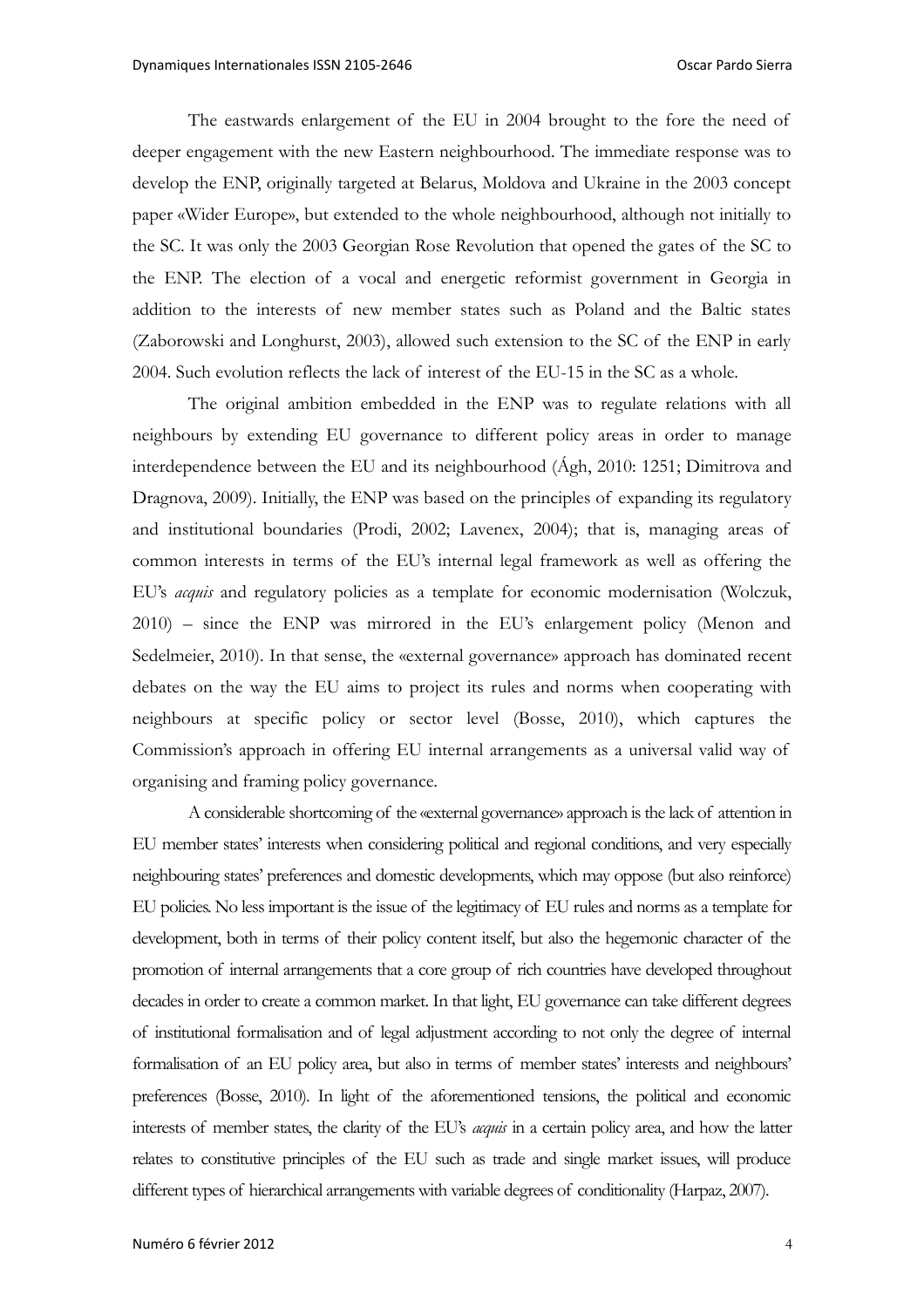In view of the conceptualisation of the EU's external relations as a long-term dynamic of engagement, the ENP and the EaP can be seen overall as a process of varying degrees of cooperation at different policy-areas, rather than a process of governance which provides certain incentives linked to clear rewards in a specific timeframe. There does not exist a clear *finalité* (Wolczuk, 2010), and therefore, as a general rule, the ENP would be based on socialisation mechanisms in order to affect domestic policy change in the long term rather than conditionality (Sasse, [2](#page-4-0)008).<sup>2</sup> However, this does not imply that there is not the possibility for the EU to project hierarchical governance based on conditionality linked to clear rewards – although this will very much depend on how neighbouring countries perceive the latter, and therefore bilaterally-agreed agendas of cooperation in the framework of the ENP should take into account domestic conditions and ambitions. One of the most demanding areas of adjustment for third countries in their relations with the EU is access to the single market. In the context of the ENP, and a requirement for signing the Association Agreements (AAs) currently being negotiated, the EU offers the SC countries the possibility of finalising Deep and Comprehensive Free Trade Agreements (DCFTA) in exchange of the regulatory adaptation based on EU single market rules. DCFTAs, in addition to a free trade agreement in goods, also imply establishing free movement of services and capital. Ideally and in the long term, once Eastern neighbours have signed AAs and finalised their respective DCFTAs, the EU would create an economic area similar to the European Economic Area.<sup>[3](#page-4-1)</sup> If the agreements are completed, the whole European market will be open to the SC countries.<sup>[4](#page-4-2)</sup>

However, the process of signing a DCFTA is a complex and painful process conditional to the adoption of not only clear rules mainly related to the acquis, but also to international norms such as WTO, IMF or ILO provisions. In contrast, «external governance» characterises the EU's approach in energy relations towards the region, although member states' interests, especially regarding relations with Russia, and the dominant role of the EC's DG-Energy, affect the overall effectiveness and coherence of a common EU approach (Lussac, 2010a). As aforementioned «external governance» is characterised primarily by cooperation and the expansion of EU internal regulatory and legislative arrangements, but without conditionality and, hence, a less strict adaptation with

<span id="page-4-0"></span><sup>2</sup> Although some important member states such as the UK and Poland insist that the implementation of the ENP Action Plans in Eastern Europe and the EaP can be considered as a preliminary step for becoming candidate countries.

<span id="page-4-1"></span><sup>3</sup> The EEA allows [Iceland,](http://en.wikipedia.org/wiki/Iceland) [Liechtenstein](http://en.wikipedia.org/wiki/Liechtenstein) and [Norway](http://en.wikipedia.org/wiki/Norway) to participate in the [EU's single market](http://en.wikipedia.org/wiki/Single_market_of_the_European_Union) without being [EU members](http://en.wikipedia.org/wiki/Member_State_of_the_European_Union). In exchange, they are obliged to adopt all EU legislation related to the single market, excepting agriculture and fisheries.

<span id="page-4-2"></span><sup>4</sup> Presentation by the team leader of the EU Advisory Group to Armenia, Yerevan, 11/05/2010. Available at [www.aeplac.org](http://www.aeplac.org/) [last accessed on 01/04/2011].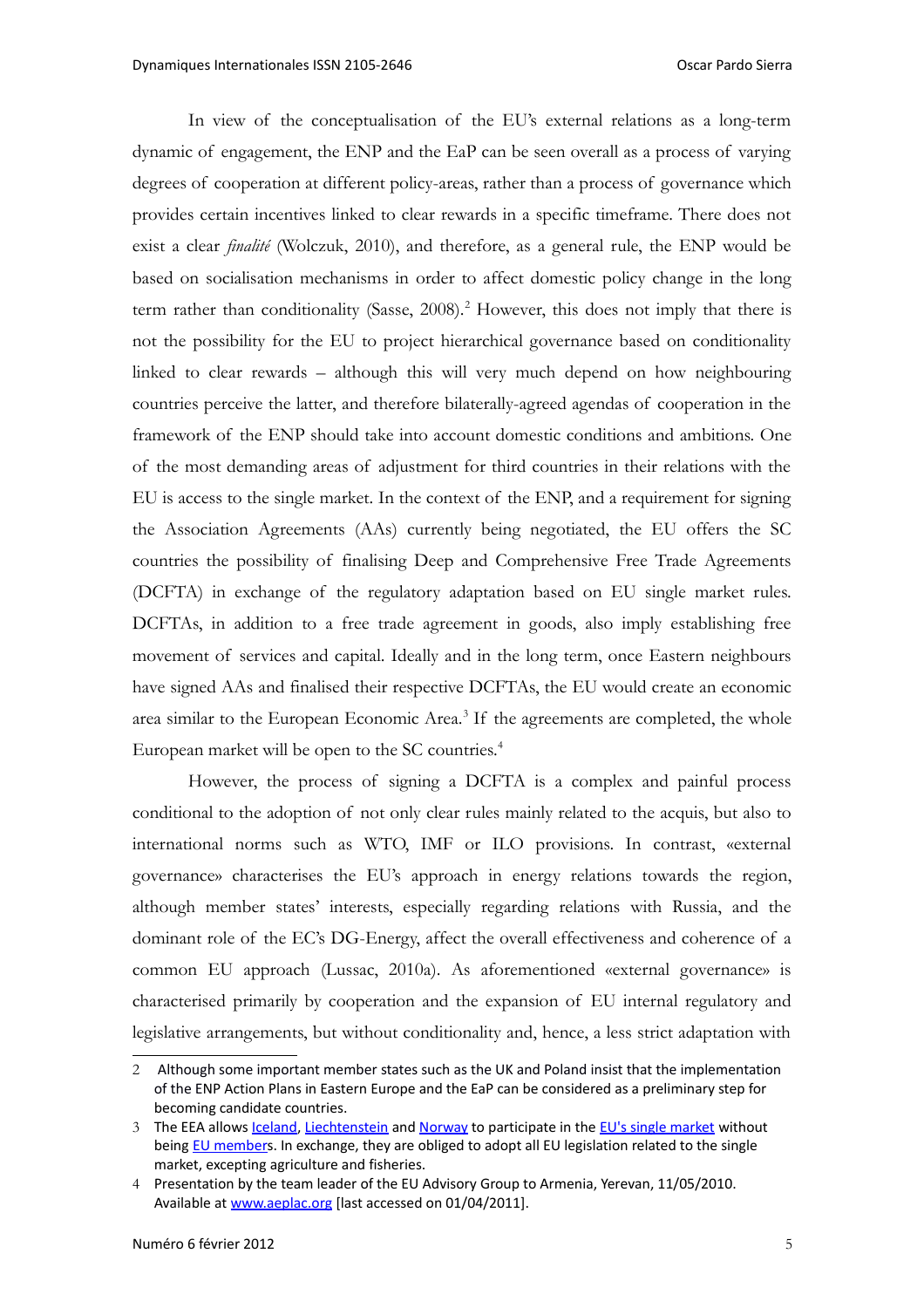EU rules and monitoring processes (e.g. Lavenex 2004, pp. 695-696). The aim of the EU in the SC, and the wider Black Sea by extension, is to create a «transparent, secure and stable regional energy market that guarantees the EU's energy security» (Pardo Sierra, 2010: 645). In order to do so, it needs to bring together Azerbaijan, as a producing country, and transit countries, such as Georgia and Turkey, all of them with different interests and located in a politically unstable region. The overall approach is to create a common regulatory framework between the EU and neighbours based largely on the Energy Charter and the EU's internal energy market (Pardo Sierra, 2010).

#### **The Southern Caucasus and EU engagement**

We cannot talk of an EU regional and differentiated approach towards the SC. In fact, considering the SC as a homogenous region is stretching the concept too far. Indeed, despite being located in a relatively coherent geographical area, and certainly with some common cultural traits, the SC countries possess enough and deep differences with one and another to be regarded as a part of self-contained region. If we take into account five theoretical inter-related levels that may constitute a region: a «space» as a geographical location; a «complex» as based on inter-state relations characterised by «balance of power»; a «society» with interaction between regional civil society actors within a regional «space»; a «community» as a system of institutionalised international and domestic contacts based on similar values; and a regional «'integrated» polity (Ágh, 2010: 1244), the Southern Caucasus can hardly be seen as a region beyond a «spatial» location with countries that struggle for building viable modern states (Mkrtchyan and Petrosyan, 2009). Likewise, local and extended family loyalties are often deeper and stronger than state or national allegiances.

Indeed, the mere establishment of «statehood» seems an exception rather than the norm in the SC.<sup>[5](#page-5-0)</sup> In that sense, the SC elites have traditionally looked outwards in order to secure their countries' position instead of searching regional cooperation and solutions – and increasingly more difficult given the existence of persistent unresolved conflicts. This means that any EU «regional approach» towards the SC (or where the latter participates such as the Black Sea Synergy), e.g. by replicating the relatively successful Northern dimension, is condemned to failure. For example, EU's attempts to finance and foster regional parliamentary summits with the participation of SC countries members of parliament were abandoned given the difficulties to merely find a «neutral» place to meet and the lack of interest.<sup>[6](#page-5-1)</sup> In such situation, EU efforts remain at bilateral level despite aims

<span id="page-5-0"></span><sup>5</sup> See Suny, 1996 and De Waal, 2010 for introductory overviews on the history of the Caucasus.

<span id="page-5-1"></span><sup>6</sup> Interview with the coordinator of the initiative in Georgia, Tbilisi, 08/05/2009.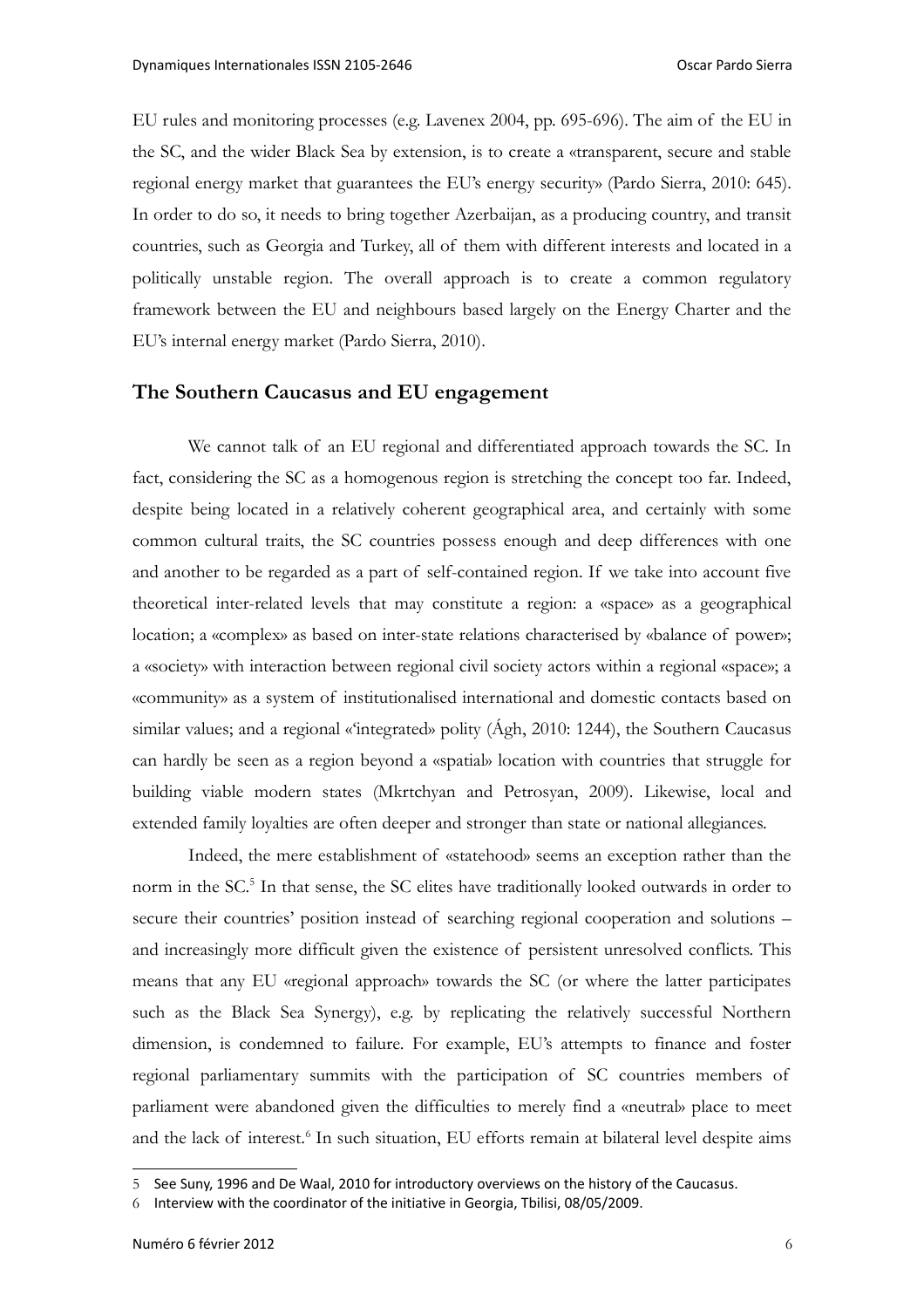of creating regional and multilateral platforms. For example, the multilateral dimension envisaged by the EaP in the fields of energy, governance and democracy, economic integration or contacts between people, is still at a very nascent state two years on after the launch of the EaP. Only when the EU's and neighbours' interests clearly converge there has been some success, such as the Energy Community,<sup>[7](#page-6-0)</sup> although negotiations and approximation to the EU's energy *acquis* has been developed at bilateral level and not regional.

Then, there is little the EU can do in terms of promoting effective multilateral policies given the inter-state dynamics between SC countries (and Russia) characterised by tension, with the exception of Georgia and Azerbaijan – but even these two countries have yet to agree on the final demarcation of their common border. The bilateral focus of the ENP continues to be the norm – with the exception perhaps of the civil society forum created in the framework of the EaP. Therefore, the issue of how SC countries see the added value and efforts of collaborating with the EU, and also how it affects the regional balance of power, is of paramount importance for understanding the success of EU initiatives. It follows then, that EU influence will vary according to different countries *and* sectors.

The concept of «engagement» with the ultimate goal of transforming to the EU's image some elements of domestic governance, impinges upon the notion of «normative power» (Manners, 2002), whereby the EU aims at shaping the values of others. In short, norms can determine and change states' behaviour, and therefore, the EU attempts to project the norms and rules it is founded upon. As aforementioned, legitimacy of the latter will be crucial for the long-term influence of the EU. In the context of the SC, such normative EU power has been inexistent for different reasons. In general, SC countries do not see the EU, rightly so, as a unitary actor able to engage with the security issues of the region (Abushov, 2009). In an area subject to considerable hard security dynamics (internal conflicts, rearmament, or external powers pressures), this is of paramount importance, despite of the danger of perpetuating a security dilemma in the SC as a whole.

At country level, Georgia is the most striking case as it is normally regarded as a pro-Western country with the long-term goal of becoming part of NATO and the EU (Asmus,  $2010$ ),<sup>[8](#page-6-1)</sup> and we would expect a favourable environment for adopting the EU's agenda of reform. This has not been the case and the Georgian government has been vocal, as the next section elaborates, against implementing most of the economic advice

<span id="page-6-0"></span><sup>7</sup> The Energy Community led by the European Commission pursues the goal of developing a regional energy market in South East Europe, with the goal of framing the process of extending the energy *acquis* to candidate countries. EaP partners have the choice whether or not to become part of the Community. It is a highly institutionalised institution governed by a Ministerial Council, and with a Secretariat in charge of monitoring the implementation of binding regulations.

<span id="page-6-1"></span><sup>8</sup> Although such rhetoric has somehow decreased in recent years.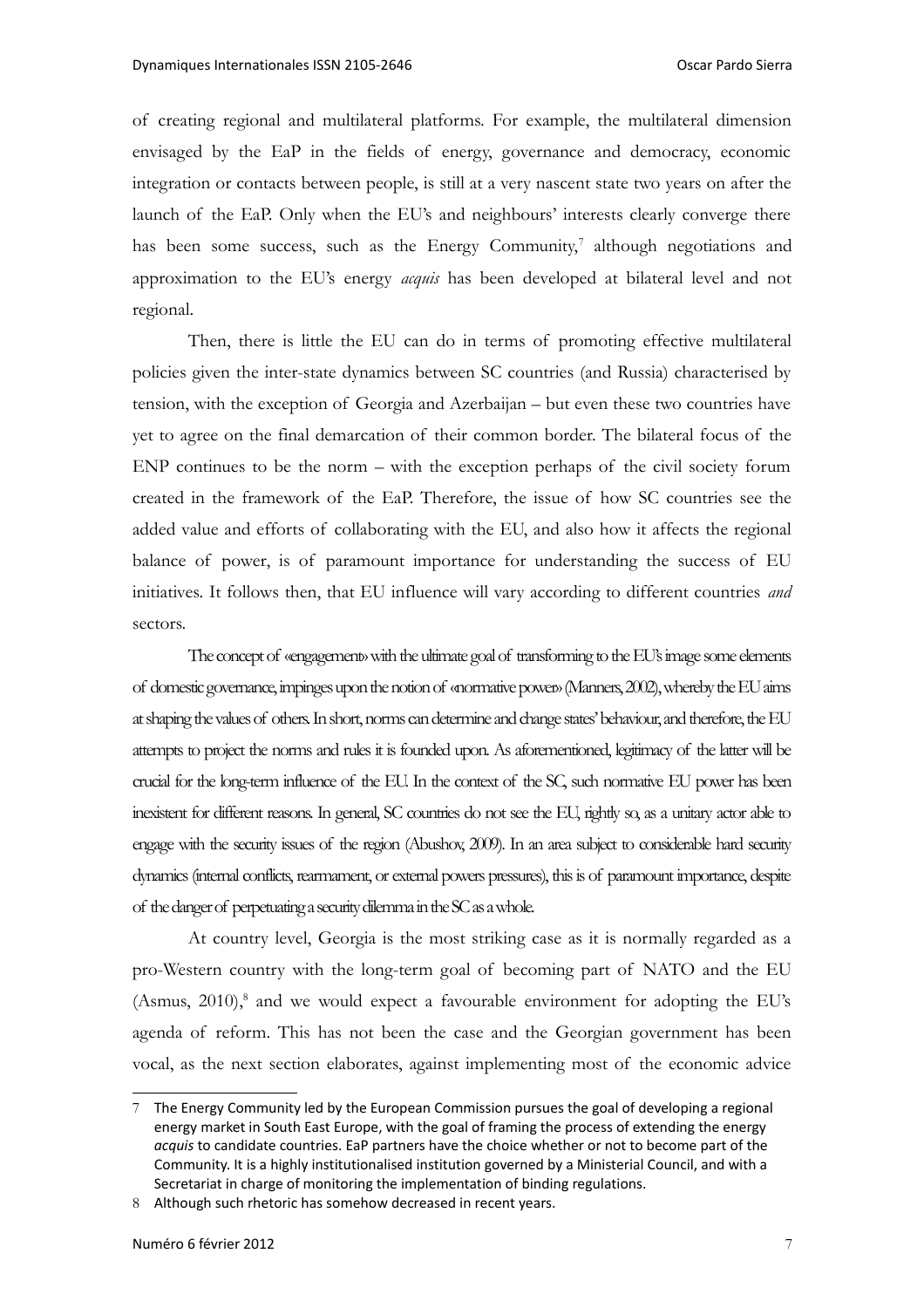coming from Europe (Wilson and Popescu, 2008). Driven by a perceived urgent need of obtaining foreign investment, rearming the army and achieving territorial integrity (an experienced observer of the region characterised President Saakashvili as «a man in a hurry»), $^9$  $^9$  the EU was relegated until the 2008 August War to a secondary role not only due to cost-benefit calculations, but also, importantly, because of lack of legitimacy. In contrast, Armenia has opted for pragmatically benefit from what the EU offers in the ENP and EaP (Popescu, 2009). Definitely with a more autocratic political system than Georgia's (Freedom House, 2010), the Armenian elites have opted for collaborating with the technical support and assistance that the EU offers, since they do not ambition «Euro-Atlantic» integration dreams and value close ties with Russia. However, cooperation with the EU, as well as with the US (whose embassies in Tbilisi and Yerevan are the largest in Europe), is a necessary policy in order to avoid total dependence on Russia. However, the Armenian approach is a pragmatic way of dealing with the expectations-capabilities gap that the EU normally suffers (Hill, 1993; 1998), as it values EU support in some administrative and sectoral reforms, as well as better trade and business conditions; or in short: what the EU is able to deliver in the short and medium term.

Deeper obstacles appear in Azerbaijan, where not only member states regard the country as largely relevant because of energy issues, but where also the Commission has tended (especially DG-Energy) to focus its efforts exclusively on that front (Lussac, 2010a). Despite geopolitical difficulties and close relations of important member states with Russia in the energy sector, the EU has managed to establish the foundations for the layout of the Nabucco pipeline connecting the South Caucasus pipeline to Europe and, thus, potentially if finalised, diversify gas supplies (Pardo Sierra, 2010). However, in this picture, EU engagement with Azerbaijan is clearly pragmatic and undermines the possibility of projecting normative power. Despite the cash inflows from gas and oil exports, economic development hardly spreads out from Baku and the Aliyev regime remains autocratic with little options for the development of civil society. Clearly, the ENP and EaP are not attractive as a whole to the regime. Therefore, cooperation in the energy sector is set out in an ad-hoc separate framework: the «memorandum of understanding» between the EU and Azerbaijan signed in 2006. However, the EU has opened with the country, as with the rest of the SC, negotiations for an AA, which in principle are subject to some conditionality regarding more transparent and open governance as well as democratic standards. In other words, conceptualising the EU as a normative power beyond the secure environment of

<span id="page-7-0"></span><sup>9</sup> Thomas de Waal, *The Caucasus and Central Asia: Theoretical, Cultural and Political Challenges*, 3-4 July 2009, Caucasus and Central Asia Research Group Conference, University of Birmingham.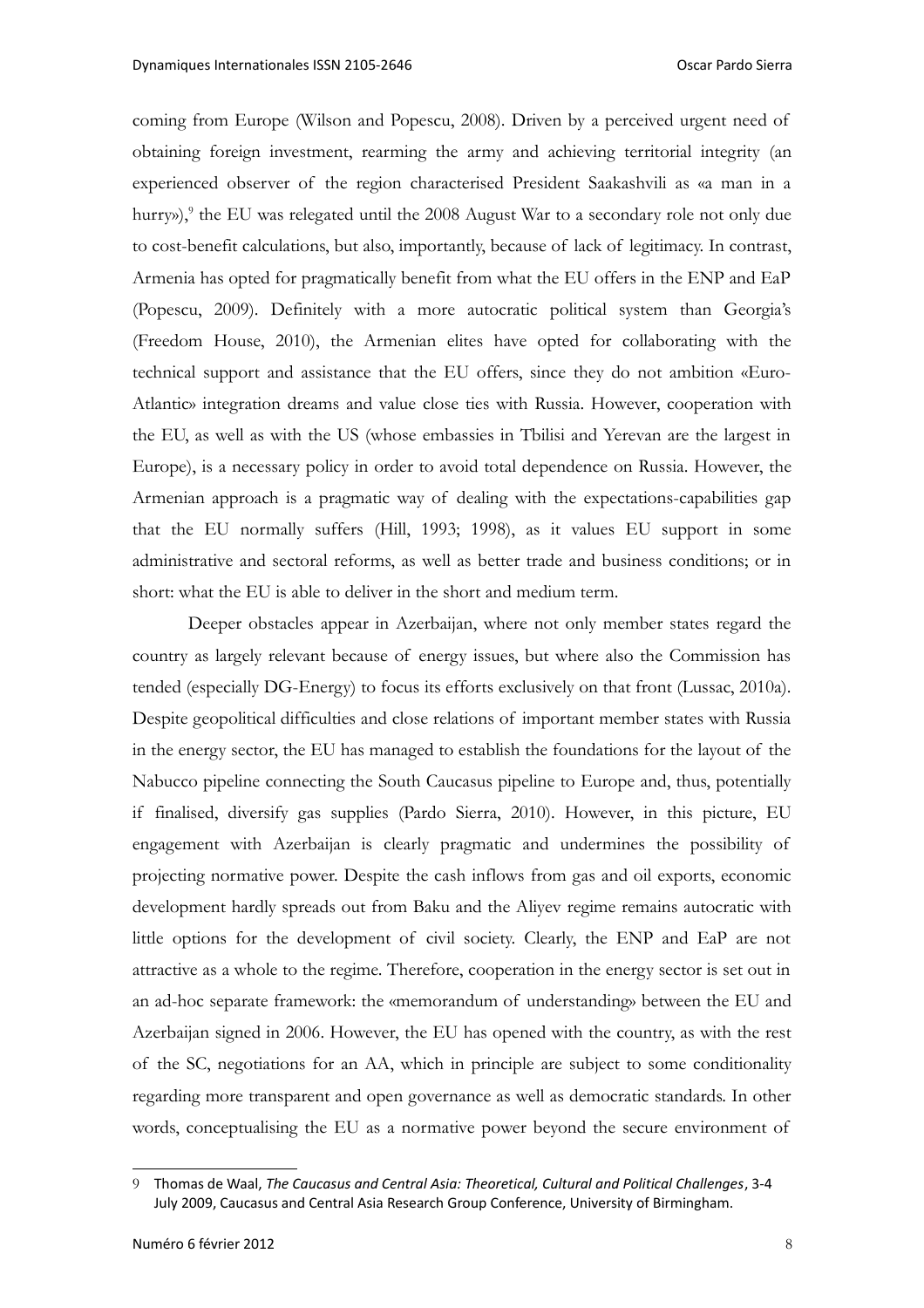the EU is largely a utopian and wishful thinking. Before concluding the section and moving on to the empirical illustration of these debates, the following table summarises the positions of the SC countries regarding their bilateral agenda of reforms with the EU in the context of the ENP and EaP.

Table 1. SC countries' stances to the EU's agenda of reforms

| Armenia    | Armenia: increasing authoritarianism, but reformist and keen on benefiting<br>from the EU                                                                             |
|------------|-----------------------------------------------------------------------------------------------------------------------------------------------------------------------|
| Azerbaijan | Azerbaijan: Authoritarian and close regime. Not reformist, but considers the<br>EU a key partner (close cooperation in the energy sector and domestic<br>investments) |
| Georgia    | Georgia: in the middle in terms of domestic governance; reformist, but in<br>the opposite way of EU rules/agenda                                                      |

# **EU regulatory governance and economic relations with the Southern Caucasus**[10](#page-8-0)

The EU has offered the SC countries a second generation of the General System of Preferences (GSP+) as a transitional step to the final signature of DCFTAs, which as aforementioned are a condition for establishing an Association Agreement with the EU. Georgia and Armenia have ratified and implemented the scheme, which cover all the main goods exported by these countries. These GSP+ agreements are subject to the ratification and implementation of 27 core conventions on human rights, labour rights, and good governance. The existence of GSP+ means that Armenia and Georgia now have virtually tariff-free access to the EU. It is evident then, that a DCFTA maybe be beyond the interests of the SC countries. As aforementioned, the process of DCFTA negotiations entails a high degree of conditionality, given the clear criteria requiring fulfilment and the determinacy of the final rewards, which are encapsulated in achieving an Association Agreement. Areas of reform are extensive, from food safety measures, competition law, and EU customs legislation to regulatory convergence.<sup>[11](#page-8-1)</sup> The main question is whether the SC countries regard the DCFTA as a reward worth the implementation costs.

In contrast, Russia offers important economic incentives. The SC countries, with the exception of Georgia since the 2008 August war, are part of the trade regime of the Commonwealth of Independent States (CIS), which is a simple free-trade area with very weak institutional and legal links (Freinkman et al., 2004). Armenia has observer status in

<span id="page-8-0"></span><sup>10</sup> The next two sections partly rely on Pardo Sierra, 2011.

<span id="page-8-1"></span><sup>11</sup> European Commission Fact-Finding Mission Report, 2008 (not public).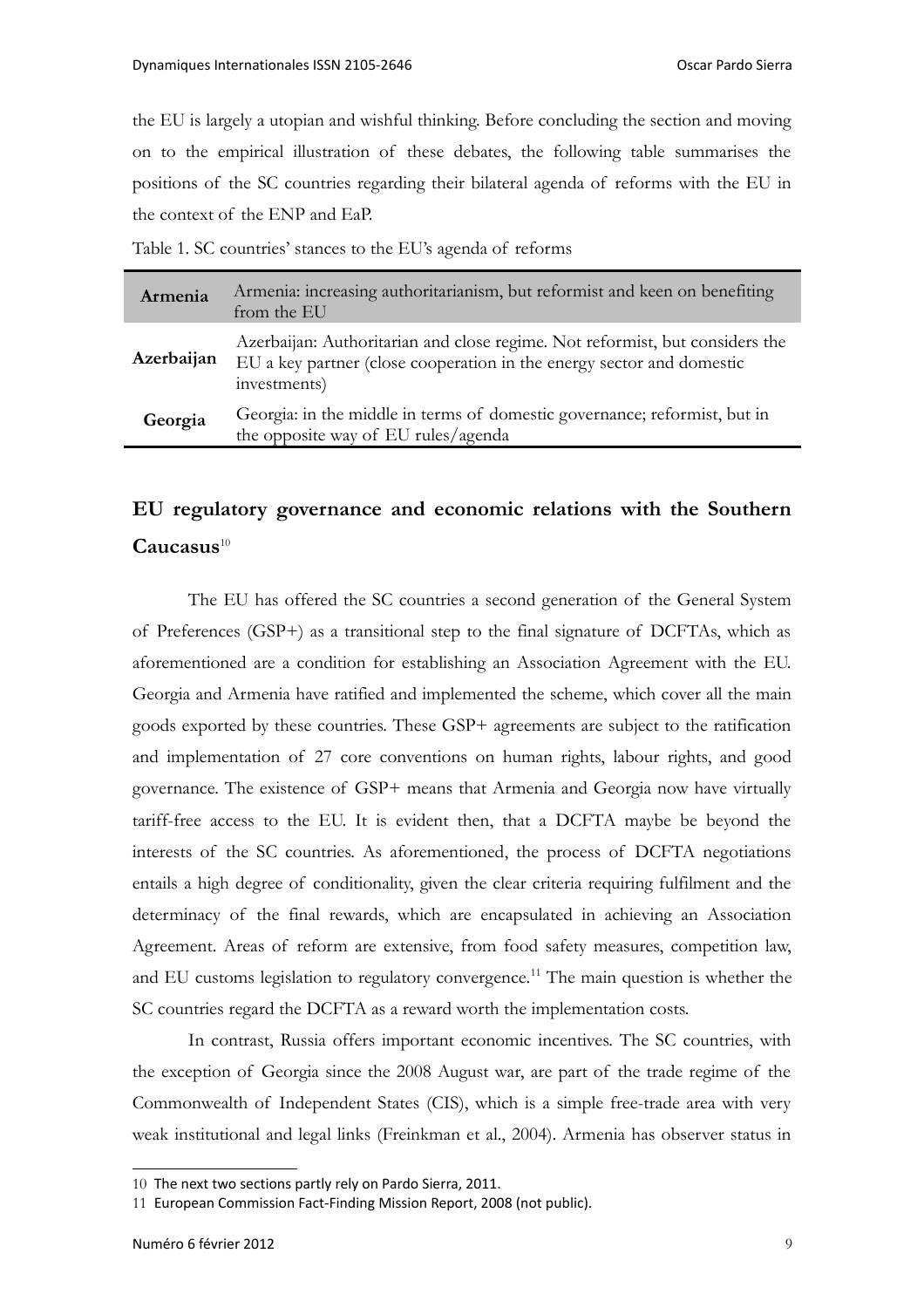the customs union emerging between Belarus, Kazakhstan, and Russia within the Single Economic Space (SES). Contrary to the EU, Russia does not resort to conditionality or the approximation of economic and legislative models but relies instead on the attraction of its market and political weight in the region – which includes a visa-free regime with CIS countries. The domestic costs of economic integration with Russia, therefore, are low, whereas the incentives of acceding its market and investments are important. The crucial issue, however, is that deep economic relations with Russia and the EU resemble a zerosum game, or in short, they might be irreconcilable. For instance, SES rules are generally incompatible with the WTO regime and the EU's approach. Such circumstance explains why Armenia and Ukraine have been reluctant to become part of the customs union of the SES despite having close economic and trade links with Russia.

The EU's influence on economic reforms in the SC countries has been limited, but that has changed in recent years, although the current financial crisis in Europe at the moment of writing may have important consequences in that regard. Since 2008, Georgia and Armenia have started a process of approximating to EU standards and implementing economic aspects of the ENP Action Plans, although with a long way to go in terms of implementing the preliminary conditions for starting DCFTA negotiations.<sup>[12](#page-9-0)</sup> In the case of Azerbaijan, it is mainly interested in the financial and energy aspects of the cooperation with the EU given its reliance on fuel exports and the potential for increasing its foreign investments. Therefore, Azeri political and economic elites are not interested in signing a DCFTA, despite the fact that the EU is a key partner for precisely those reasons. The important factor in that regard is that the EU has opted for a pragmatic approach regarding energy issues putting aside conditionality and normative issues.

The slow increase of EU influence in the region can be explained as the result of the following reasons: first, clear and credible EU rewards and far-reaching socialisation mechanisms are recent phenomena. It was only after the 2008 war over South Ossetia (and after a fact-finding mission to Georgia and Armenia in the autumn of 2008) that the EU undertook a thorough evaluation of the prospects for DCFTA negotiations. In short, the war gave advocates of an increased EU regional profile, such as Poland and Sweden, some momentum towards reinforcing the Eastern dimension of the ENP through the EaP. Since then, benchmarking and monitoring mechanisms have become more consistent through regular rounds of contacts in the subcommittees for trade and economic affairs, between working groups, Taiex actions, and the first Twinning projects. Second, the EU's relative

<span id="page-9-0"></span><sup>12</sup> See also European Commission's website: [http://ec.europa.eu/trade/creating](http://ec.europa.eu/trade/creating-opportunities/bilateral-relations/regions/south-caucasus)[opportunities/bilateral-relations/regions/south-caucasus](http://ec.europa.eu/trade/creating-opportunities/bilateral-relations/regions/south-caucasus) [last accessed on August 12, 2011].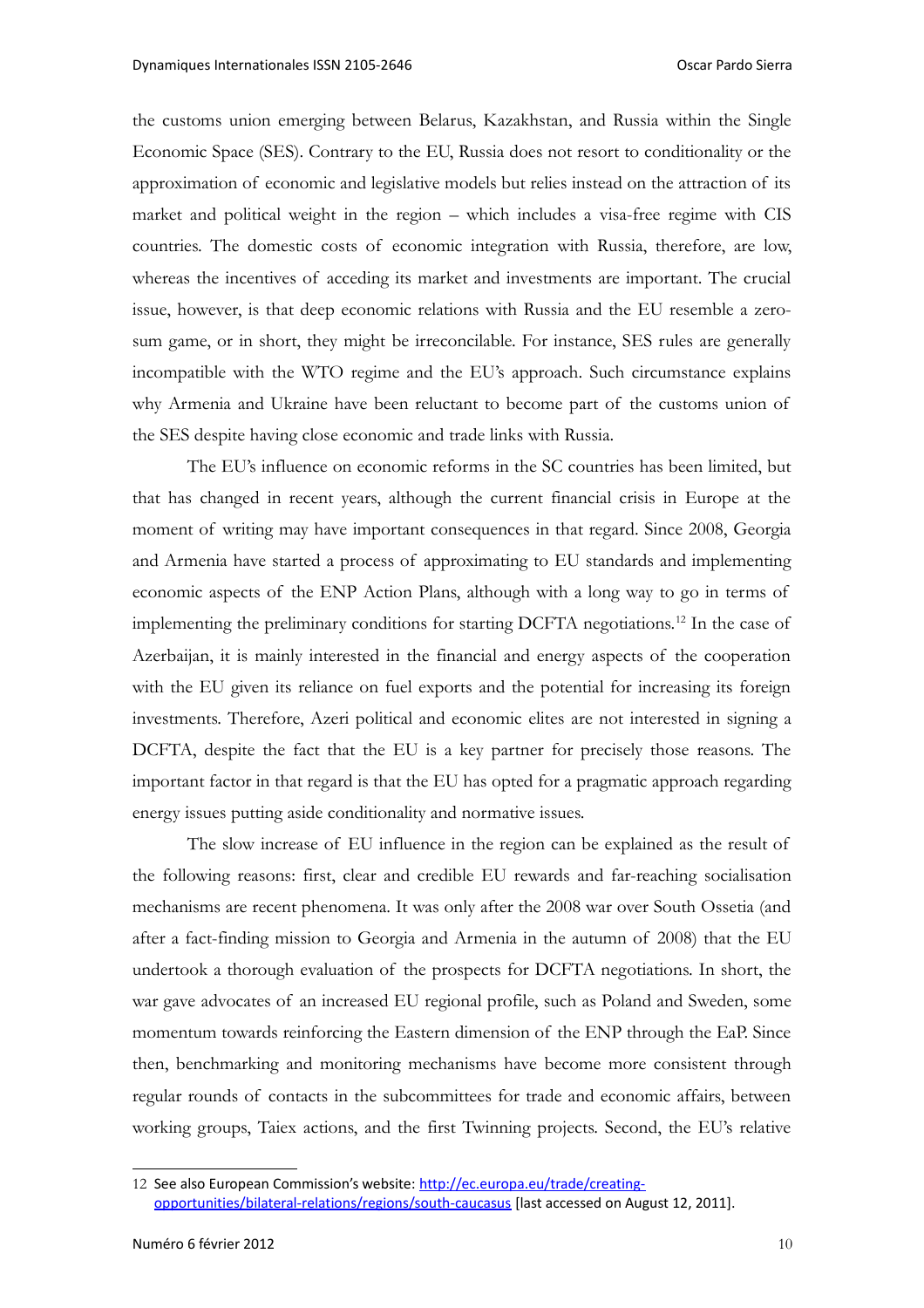trade dominance in the SC, Armenia included. This is, nevertheless, not enough to anchor the region to the EU, despite being the latter the major trade partner in the region. The share of EU trade remains stable at around 30% in Armenia and Georgia since 2005, whereas the main bulk of Azeri exports are fuel related but are rarely higher than 50%.<sup>[13](#page-10-0)</sup> These percentages do not seem large enough to link a country to an economic area. Turnover between Central European post-communist countries and the EU, for instance, moved up from low values to at least 60% during the '90s (Cameron, 2009).

Levels of Foreign Direct Investment (FDI) in the SC reinforce the previous trend. FDI indicates the relative level of a country's economic development and geographic orientation (Linn and Tiomkin, 2007: 219). The origin of FDI in the SC is mainly non-EU, with the exception of Azerbaijan. In Georgia, the main investors are Turkey, Azerbaijan, and a variety of Arab countries.<sup>[14](#page-10-1)</sup> In Armenia, the most important investor is traditionally Russia, followed by France, the US, and Lebanon.<sup>[15](#page-10-2)</sup> Only in Azerbaijan is FDI mainly European, but it is basically related to the energy sector, with British Petroleum totaling 50% of the total FDI in 2009.[16](#page-10-3)

Legitimacy issues have also played a role in impeding economic cooperation with the EU and Russia. The most striking case in this regard is Georgia, as it is normally regarded as pro-Western and it follows, at least rhetorically, a pro-Euroatlantist foreign policy. After Georgia's Rose Revolution, economic reformists implemented a radical liberalization that was contradictory with the EU's approach. The view that there was negligible value in accepting EU rules is partly explained by the need of attracting capital, which led to the adoption of such strategy of radical economic liberalization (Jandieri, 2009). EU prescriptions have had a low resonance in Georgia, and the Saakashvili administration felt little identification with the EU (Asmus, 2010), which was not seen as a model of development. Thus, the ENP failed not only in terms of perceived incentives but also in many occasions in terms of the legitimacy.

Since the war, however, the Georgian government's need of European support, side-payments for establishing negotiations of visa liberalisation, financial assistance, and the presence of EU monitors have opened up the potential for convergence where there were only disagreements. Since 2009 there has been a new impulse in Georgia to engage in DCFTA negotiations. As an example, the first Twinning project in Georgia was launched in 2009, indicating the low level of interest in adopting EU rules and standards before the war. However, «libertarian» elements within the economic leadership are still influential (Lloyd, 2009).

<span id="page-10-0"></span><sup>13</sup> Data as per IMF, Direction of Trade Statistics.

<span id="page-10-1"></span><sup>14</sup> See Civil Georgia, 16/09/2009, [www.civil.ge](http://www.civil.ge/)

<span id="page-10-2"></span><sup>15</sup> Armenian Statistical Service:<http://www.armstat.am/en>

<span id="page-10-3"></span><sup>16</sup> 'Foreign Investment in Azerbaijan Declines More Slowly', 12/17/2009, News.az, [www.news.az](http://www.news.az/)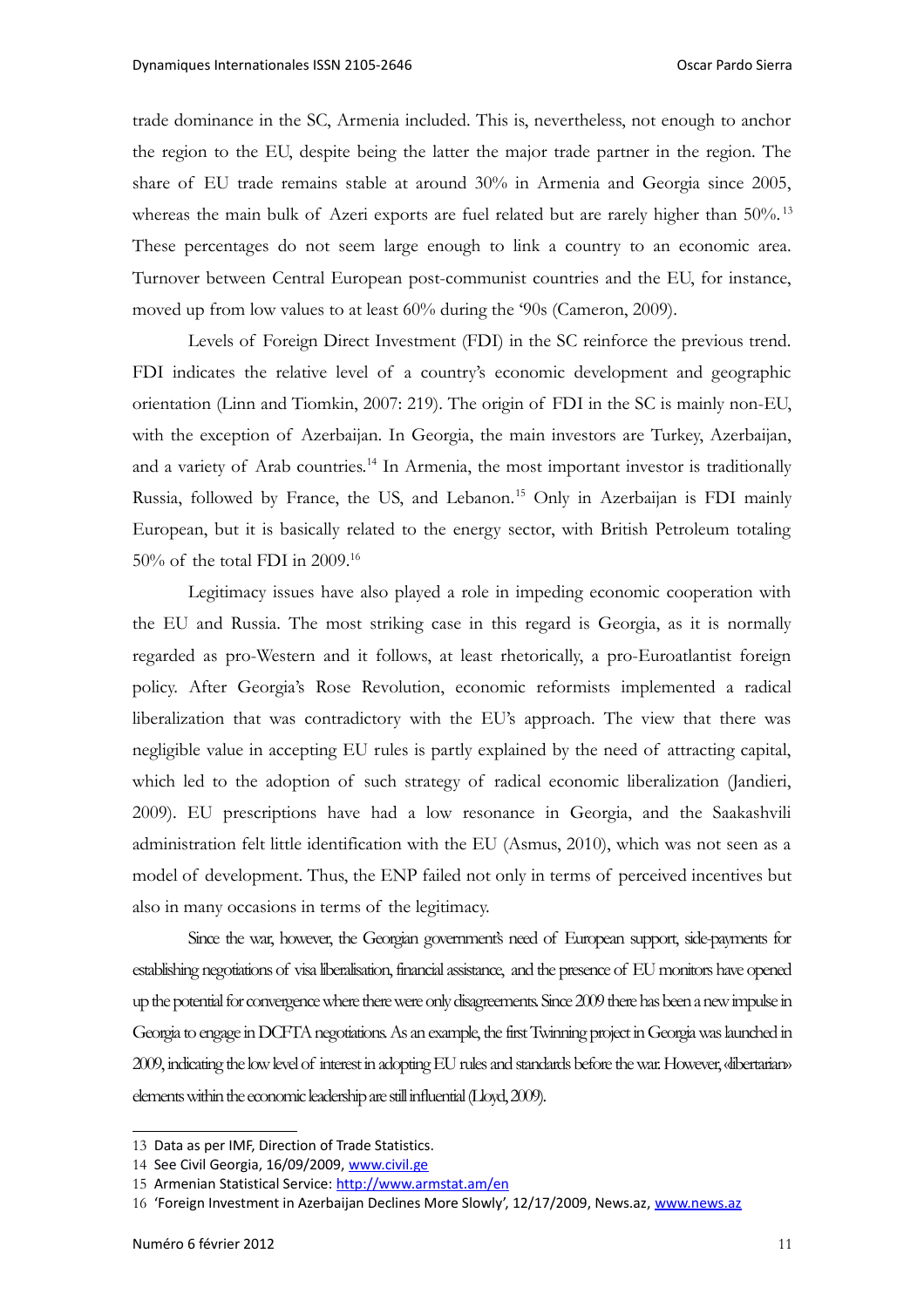In the Azeri case, the reform of the economic system is difficult, since it involves a delicate balance between the president and state energy companies (Lussac, 2010b). Issues of sovereignty and state-building, which are common causes of concern among the country's political elites of the SC countries, make difficult Azeri relations with the EU's approach to governance. But, importantly, the Azeri economy is totally oriented towards the oil and gas industry (99% of its total exports to the EU are related to gas and oil); hence, the incentives of assuming the costs of a DCFTA are insignificant. The windfall from energy resources has turned the country into a net investor instead of a net recipient. Indeed, the most integrative trend in the region is the increasing linkage between Azerbaijan, Georgia, and Turkey, a process initiated by the construction of the Baku-Tbilisi-Ceyhan (BTC) pipeline and increasing trade and investment ties between the countries. The construction of the Baku-Tbilisi-Kars railway, with Turkish and Azeri investment is a symptom of such trend (see Lussac, 2008).

In Armenia, economic power is intimately tied to influential groups close to the current President Sargsyan and former Presidents Kocharyan and Ter-Petrosyan (Petrosyan, 2010: 9). Reform is hampered by high levels of corruption, lack of a separation of powers, and close ties between business groups and the state bureaucracy. These elites maintain important business ties with Russia (Halpin and Hughes, 2006). Likewise, not only are Russian economic interests important in Armenia (Mkrtchyan, 2009), but some Armenians are also prominent in the business life of Russia. In addition, Russia provided a \$500 mln «stabilization loan» in 2009, and Russian investors control all strategic assets in Armenia (i.e., energy, railway, and telecommunications), including the Metsamor nuclear plant.

It is important to note the fact that regional competition has affected economic choices. The US prevented the isolation of Armenia and has fostered the East-West transport and energy corridor. Armenia is the second-largest recipient (per capita) of US aid (\$60 mln in 2008), and the US has turned a blind eye to its cooperation with Iran in order to alleviate its dependence on Russia. Such situation strengthens the Armenian ability to take advantage of Russian and Western support and prevent the costly economic reforms stemming from deeper relations with the EU. Likewise, the Bush administration increased US assistance to Georgia considerably after the Rose Revolution (Mitchell, 2009), allowing the country to disregard the EU until the 2008 war.<sup>[17](#page-11-0)</sup> The disastrous consequences of the short conflict with Russia in August 2008 have led some Georgian elites to realise that the country cannot solely rely on the US politically.

<span id="page-11-0"></span><sup>17</sup> In 2005, the US included Georgia and Armenia in the Millennium Challenge Corporation. The fiveyear assistance package for Georgia was \$300 mln and for Armenia, \$235 mln.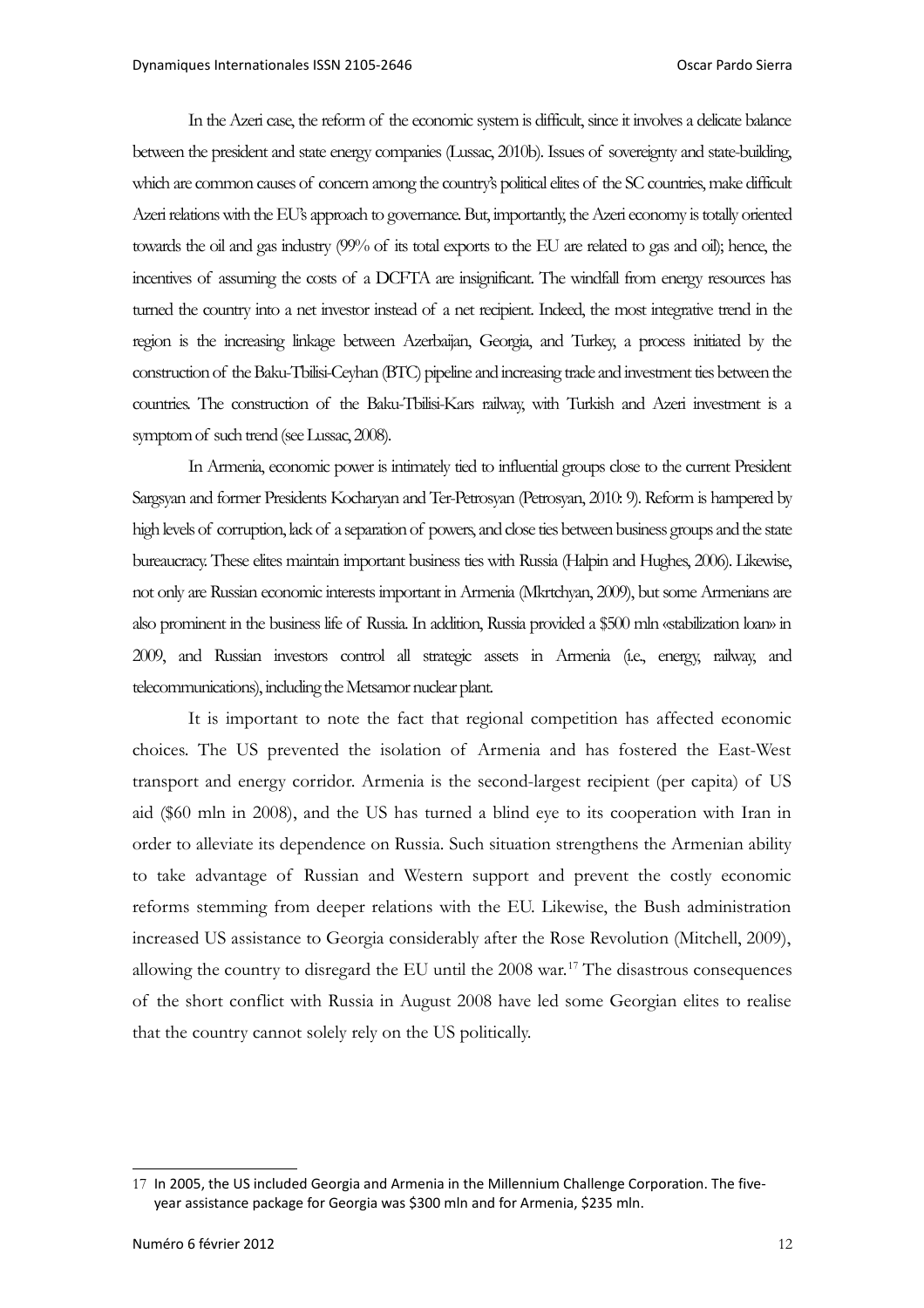## **EU external energy governance and the Southern Caucasus**

The EU has devised different regional initiatives concerning the wider Black Sea region in order to approximate the energy market of neighbours to the principles of the EU's energy policy such as the Baku Initiative in 2006 or the Black Sea Synergy in 2008, but the EU has mainly established a far-reaching bilateral agenda of reform in the sector through the ENP Action Plans. The ENP focuses on the opening of domestic markets and on the unbundling of energy production and provision, in addition to the approximation of national legislation to that of the EU. For its part, the Energy Security Platform of the EaP aims to develop mutual energy support and security mechanisms with partners, to support infrastructure development and diversify energy routes (European Commission, 2008). For that purpose, and a recent innovation included in the EaP in order to increase the attraction of EU plans, the Commission aims to involve international financial institutions, especially the EU's European Investment Bank (EIB) in the process of bringing investment and incentives to a higher approximation to the EU energy market. Such aim signals increasing efforts of the EU for realising the Southern Energy Corridor, which aims to link the South Caucasus gas pipeline (running from Azerbaijan to Turkey through Georgia) with Central Europe. We have to bear in mind that such effort is a recent phenomenon. Until the energy rows between Ukraine and Russia in 2006 and 2009, the EU member states (EU-15) considered Russia the main energy partner. It was not until then, in addition to most of the new member states' interest in diversifying gas suppliers, that the EU did not raise its stakes in promoting the Caspian basin as a serious alternative – and hence, the Azerbaijan-Georgian transit route towards Europe (Mangott and Westphal, 2008). It is clear that such scenario clashes with the goals of Russian gas companies to monopolise gas supply to and access to the Caspian basin reserves (Pardo Sierra, 2010). Such situation makes it difficult for the EU to compete with Russia, as the large member states cooperate closely with Russia in the sector. However, there seems to be a rising consensus in the compatibility of Nabucco and the Gazprom's alternative «Blue Stream» (Grigoriadis, 2008; Götz, 2009).

Understandably, the SC countries show different degrees of interest in cooperating with the EU in the energy sector. For Georgian elites, integration into the EU's framework is crucial for the country to attract investment and secure its position as a stable and reliable transit country (especially after the 2008 war). The Georgian government has opted to follow a maximalist approach and aims to accede to the EU-led Energy Community (of which it is currently an observer), a process that requires a considerable convergence with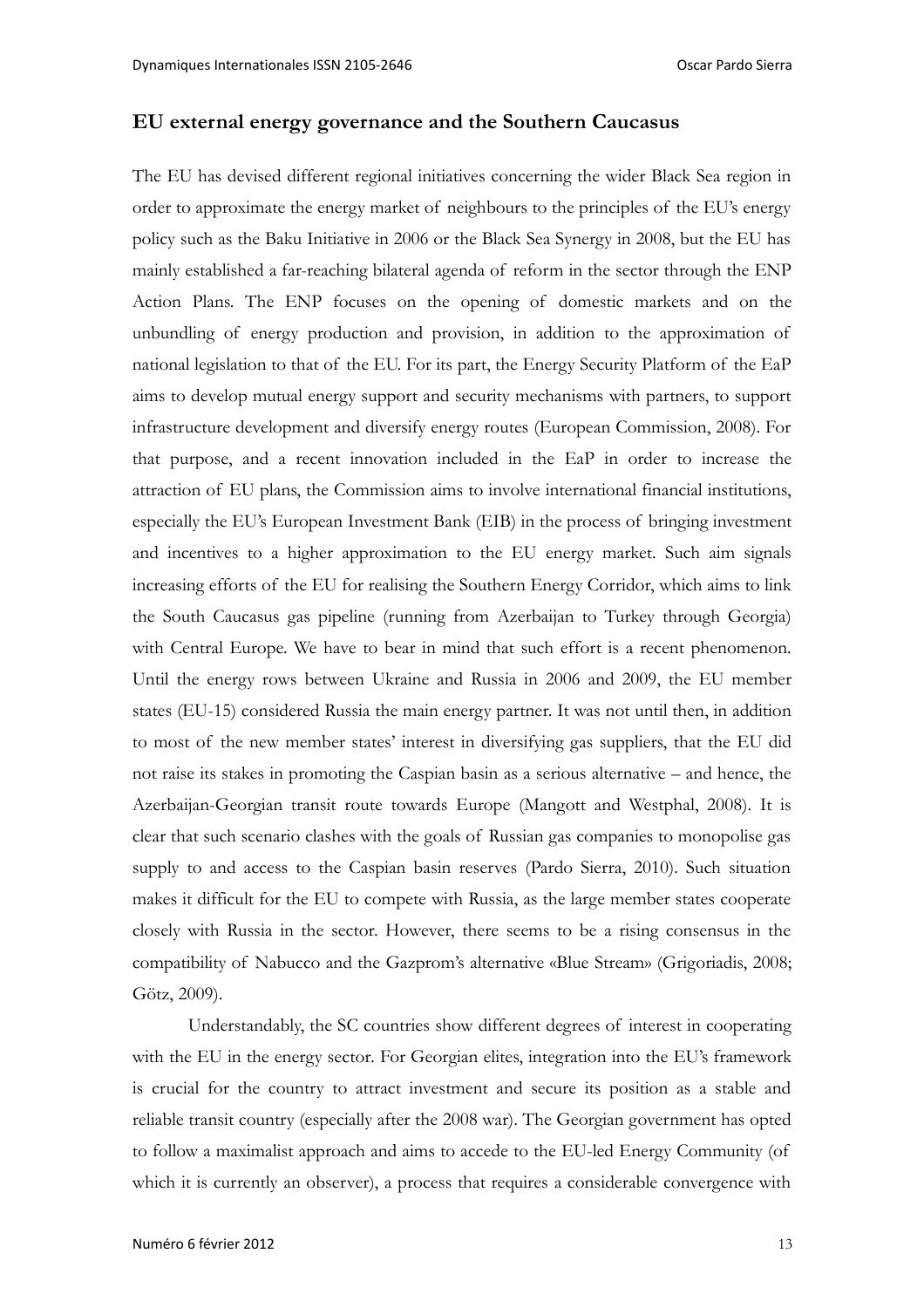the rules of the EU's energy market. Such an ambitious agenda is also framed in the Georgian aspiration to be part of the Euro-Atlantic structures, and the Energy Community is a visible process of integration.

Azerbaijan, as a producer country, has leverage on the EU's regional projects and only signed a deal with Turkey on Nabucco after the Turkish-Armenian protocols were dropped in 2010 (Lussac, 2010c). It is also relatively independent from Russia thanks to its energy resources. As mentioned earlier, it has managed to increase its regional influence through the consolidation and integration of the East-West energy and transport corridors with Georgia and Turkey. The case of Azerbaijan clearly reflects the pragmatic or businesslike approach of the EU towards this sector if necessary, especially when it comes to producing countries: interdependence and EU energy interests in this case lead the EU to have a pragmatic approach towards human rights and democratisation issues included in the Azeri ENP Action Plan (Nuriyev, 2008). Russian influence, however, is still important regarding this area. Given its decisive role in the Karabakh conflict as political broker between conflict parts, Azerbaijan's need for Russia's help to maintain its domestic stability due to border issues and the delicate balance of power among different clans in Azerbaijan (despite the image of the country as a hierarchical autocracy), the Azeri government is therefore careful not to isolate Russia despite the construction of the BTC and Western investments.

Lastly, Armenia largely depends on Russia in the energy sector. Armenia is the weakest link in the region regarding the EU's approach in the energy sector. It has been excluded from regional projects owing to its isolation from Turkey and Azerbaijan, despite EU efforts (stemming mainly from France) in order to avoid alienating Armenia. For instance, the possibility of an Iran/Armenia/Georgia/Ukraine grid backed by Russia was a better option for some EU members than the Commission-supported Nabucco, as it would ensure stable gas supplies to Armenia and allow the closure of the old Armenian nuclear plant (twin-model of Chernobyl), but the EU refrained from pursuing a confrontational policy given the strong support of the US for the East-West energy corridor (Kandiyoti, 2008: 173).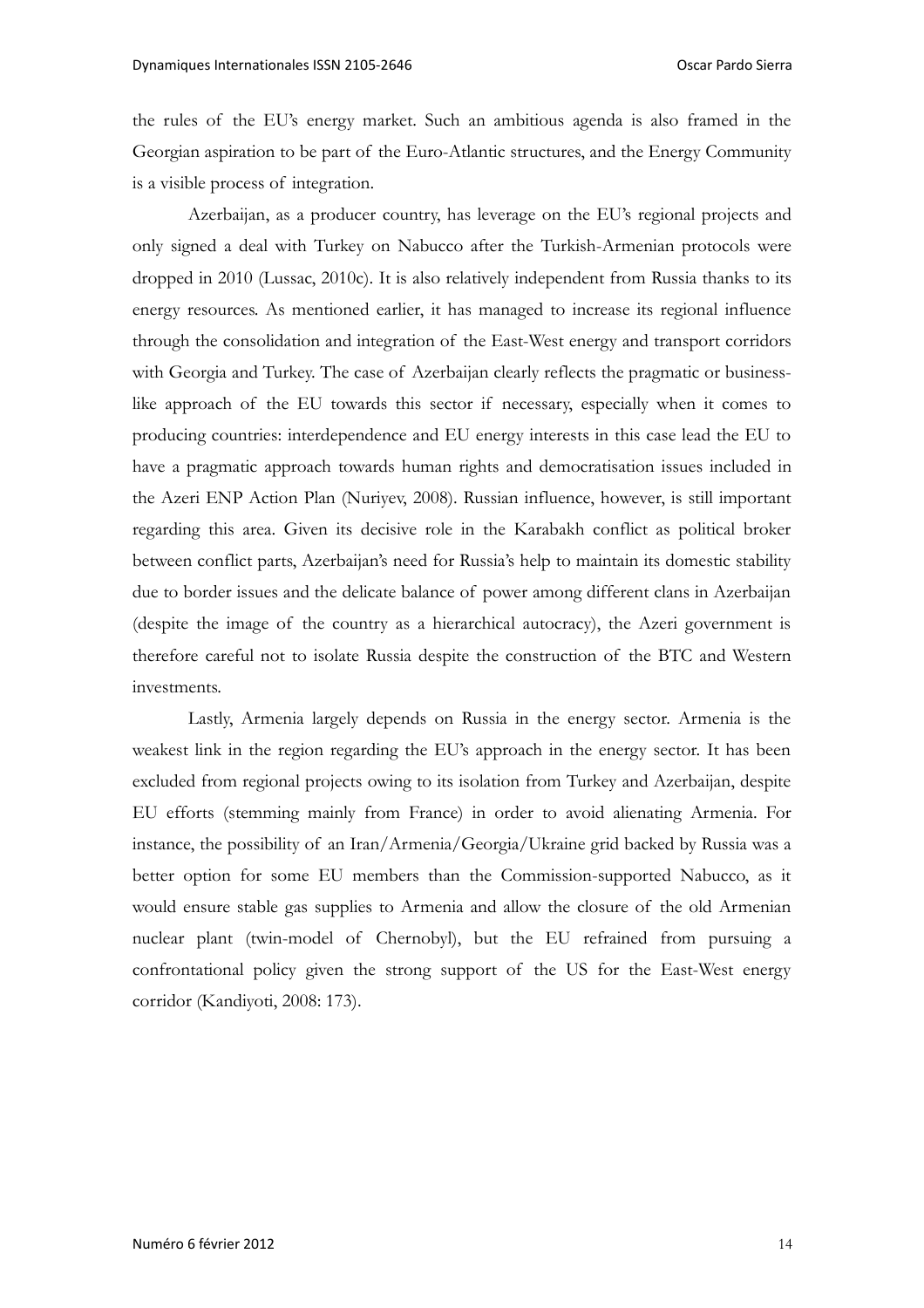### **Conclusion**

The article has provided an analysis and an illustration of the EU's governance in the Eastern neighbourhood, taking the example of EU relations with the Southern Caucasus (SC) countries in the areas of economic cooperation and energy security. It has shown that in evaluating EU external relations it is necessary, at least, to differentiate Commission-led approaches and member states' interest reflected in the Council and in their respective independent national policies. Commission approaches can be conceptualised as «external governance» aiming at projecting internal EU arrangements and rules, be they EU properly or international standards and norms, that characterise the arrangements within different EU policy areas. Such rules and arrangements are deemed to be universally applicable and, therefore, exportable in the agreements with neighbouring countries in the framework of the European Neighbourhood Policy (ENP). On the other hand, member states' interests and policies (normally reflected in Council positions) may contradict, reinforce or render ineffective the EU's «external governance». In short, coherence between the Commission approaches (and even between its different directorate generals) and member states (those that have something at stake in relation to some regions or countries, and also between different policy configurations of the Council) is of paramount importance to understanding the impact, or lack thereof, of EU policies in third countries. This may be seen as a truism and not particularly original, but it is often overlooked by analyses of EU external relations.

In that regard, the article has illustrated these tensions in the analysed policy areas. First, until the 2004 enlargement, most of the EU-15 member states regarded relations with Russia as a priority, and therefore avoided any high-profile engagement with the (now) Eastern neighbourhood, which implied giving the EU in a secondary role. Second, some of them, particularly France and Germany, aimed to monopolise relations in the SC and prevented the EU to have some «teeth» in promoting the Commission's goals in both analysed areas (a real economic transition through some conditionality and promoting the SC as an energy hub for the import of energy resources from the Caspian basin). As a result, the EU had little more than a donor's role, merely a vehicle for financial assistance to the region. This situation changed with higher institutionalisation of EU relations towards the neighbours with the establishment of the ENP and Eastern Partnership in 2004 and 2009 respectively, and reflects the pressures of most of the new member states to raise the EU's profile. Such an approach is certainly a change and brings the novelty of emerging diverging visions between the large EU-15 members and most of the new member states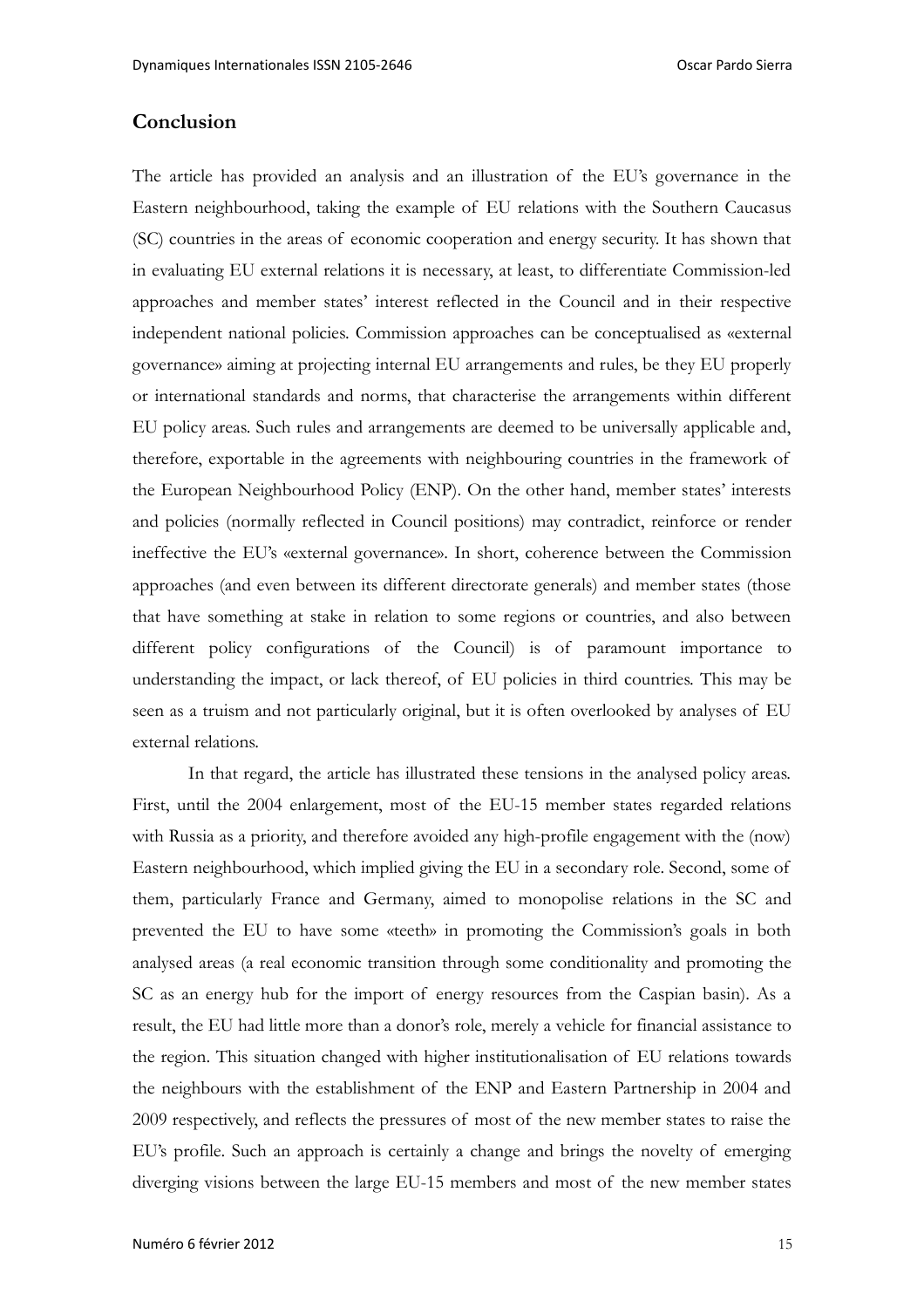towards Russia and the Eastern neighbourhood.[18](#page-15-0) In terms of the SC, as a result, EU polices are more institutionalised, far-reaching and structured, reflecting the conceptualisation set out in the article of considering EU external polices as a process of «engagement», aiming at transforming domestic policies of third countries at the EU's image.

Another obstacle that emerged during the analysis in the EU's process of engagement with the receiving end of neighbouring states is that, in addition to the incentives provided by the EU, the legitimacy of EU rules and agenda of reform might be an important factor in explaining EU influence or lack thereof and, in general, it has been considerably low in the SC, even in pro-Western countries such as Georgia. While it may be possible that the EU model of political and economic organisation is attractive as a whole (but, for example, a recent influential Georgian Minister called the EU an «sclerotic  $civilisation$ ),<sup>[19](#page-15-1)</sup> the particular EU approach to the governance of cooperation with neighbours is hardly shared by them. In that sense, the EU's normative power, the aim of shaping what can be considered «normal», is perhaps and exercise of wishful thinking beyond the cosy security environment of the EU and NATO. Indeed, for Eastern neighbours, which with no exception face important internal and external security challenges, in addition to regional isolation and poverty, what they can expect from the EU is, overall, of little added value. In view of the deep economic and political crises within the EU that started in late 2008, it is likely that the traction of the EU in the post-Soviet space, and very especially in the Southern Caucasus, will remain low.

However, this article has aimed to pursue a sectoral analysis of EU-SC countries relations framed within those pragmatic boundaries, being conscious of the limitations of the EU's capacity to exert a coherent, ambitious and meaningful foreign policy towards the region. In that regard, the impact of the EU's governance on both areas, trade relations and access to the single market, and energy security, although uneven between countries, has taken some inroads in domestic policies. In the case of Georgia and Azerbaijan, cooperation with the EU in energy security is crucial, the former in order to become a transit and hub country, and the latter for reasons of searching alternatives to Russia and investments in the sector. In that respect, is not surprising that the EU is an actor of reference. But, as a reflection of the lack of internal coherence and ambition, it was not until the energy rows between Russia and Ukraine in 2006 and 2009, that key member

<span id="page-15-0"></span><sup>18</sup> A poignant point was made in that regard by the deceased Polish President Lech Kaczynski during his visit to Tbilisi together with the presidents of Ukraine and the Baltic States in the midst of the Russian invasion of Georgia in 2008: 'Tonight, here there should be 27 presidents and not 4'. Of the other 23, only the presidents of the Czech Republic, Hungary, Romania and Slovakia attended his funerals.

<span id="page-15-1"></span><sup>19</sup> Speech by Minister Bendukidze on Dutch broadcaster VRPO, 03/04/2005.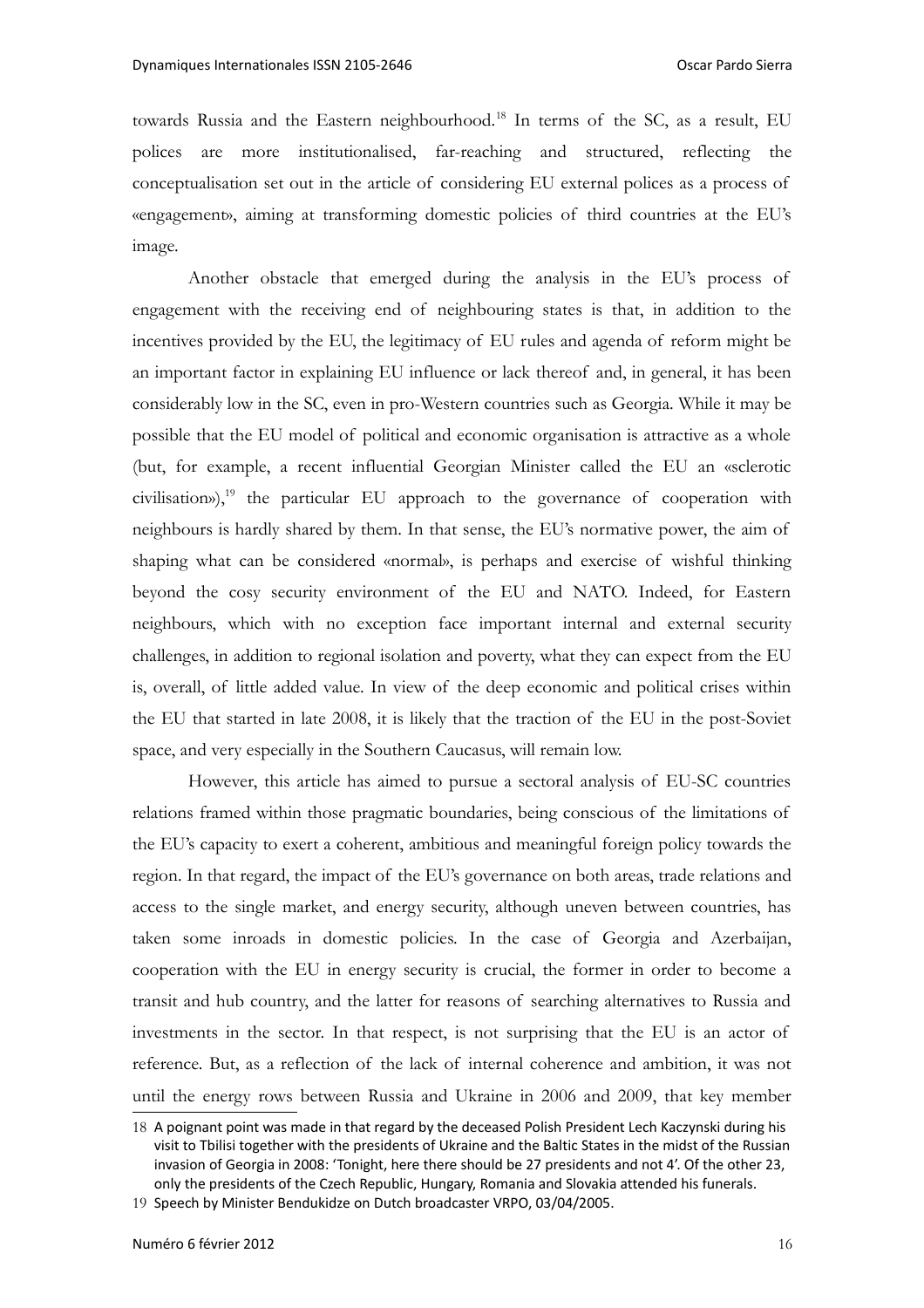states, especially Germany, accepted to give the Commission a leading role in order to fulfil the Southern Energy Corridor. Regarding trade relations and access to the single market, it is here where normative and legitimacy issues have arisen between Georgia and Azerbaijan and the EU. The case of Georgia is striking being a reformist country since 2004, especially in the economic realm, and allegedly pro-Western. Here, the attraction of the EU as an economic model has been low among elites; whereas in the case of Armenia, its elites have shown a pragmatic approach of benefiting from what it is in offer (in terms of security, the country has a relatively comfortable position relative to neighbours as has, in principle, Russian security guarantees).

Finally, the analysis reflects the need of directing the analysis to the domestic settings and neighbouring countries' interests in order to fully understand the dynamics of EU-neighbours relations. In recent years, extensive research has been oriented towards scrutinising EU policies and approaches with little attention yet to the receiving end of the ENP and EU/member states policies (Najslova, 2010). Research on that dimension and the varying governance settings according to different policy areas, and taking into account regional dynamics, promise to shed light on the effectiveness and shortcomings, and thus, how to address obstacles, of the EU's external relations towards Eastern Europe.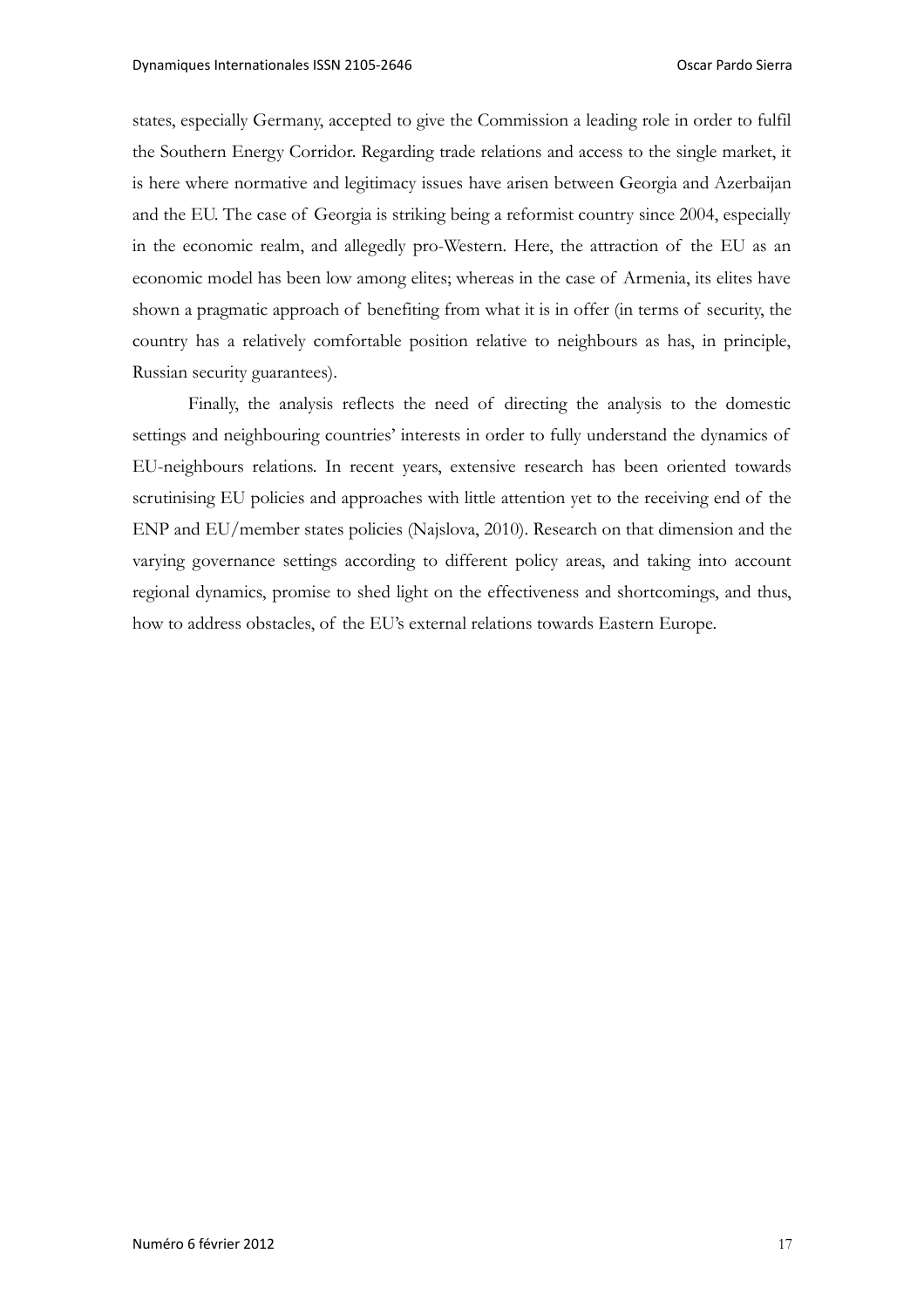### **References**

ABUSOV, K. «Policing the Near Abroad: Russian Foreign Policy in the South Caucasus», *Australian Journal of International Affairs*, vol. 63, nº 2, 2009, pp. 187-212.

ÁGH, A. «Regionalisation as a Driving Force of EU Widening: Recovering from the EU 'Carrot Crisis' in the East», *Europe-Asia Studies*, vol. 62, nº 8, 2010, pp. 1239-1266.

ASMUS, R. *A Little War that Shook the World: Georgia, Russia, and the Future of the West*, New York: Palgrave Macmillan, 2010.

BOSSE, G. «The EU's Relations with Moldova: Governance, Partnership or Ignorance?», *Europe-Asia Studies*, vol. 62, nº 8, 2010, pp. 1291-1309.

CAMERON, D.R. «Creating Market Economies after Communism: The Impact of the European Union», *Post-Soviet Affairs*, vol. 25, 2009, nº 1, pp. 1-38.

CICHOCKI, M. «European Neighbourhood Policy or Neighbourhood Policies?» in K. Henderson and C. Weaver (eds.) *The Black Sea Region and EU Policy. The Challenge of Divergent Agendas*. Farnham: Ashgate, 2010.

CORNELL, S. E. and STARR, F. *The Caucasus: A Challenge for Europe*, Washington: Central Asia-Caucasus Institute & Silk Road Studies Program, John Hopkins University, 2006.

DE LA CABALLERÍA, J. «Twinning Implementation in the ENP Context», *Presentation at the Institution Building Days, European Commission*, Brussels, June 11–12, 2009.

DE WAAL, T. *The Caucasus, an Introduction*. Oxford: Oxford University Press, 2010.

DIMITROVA, A. and DRAGNEVA, R. «Constraining External Governance: Interdependence with Russia and the CIS as Limits to the EU's Rule Transfer in the Ukraine», *Journal of European Public Policy*, vol. 16, nº 6, 2009, pp. 853-872.

EUROPEAN COMMISSION, *Eastern Partnership, Commission Staff Working Document Accompanying the Communication from the Commission to the European Parliament and the Council*, December 3, 2008 SEC(2008) 2974/2, Brussels, 2008.

FREEDOM HOUSE, *Nations in Transit 2010*, 2010 [\(http://www.freedomhouse.eu/index.php\)](http://www.freedomhouse.eu/index.php)

FREINKMAN, L. et al. *Trade Performance and Regional Integration of the CIS Countries*, World Bank Working Paper No. 38, 2004.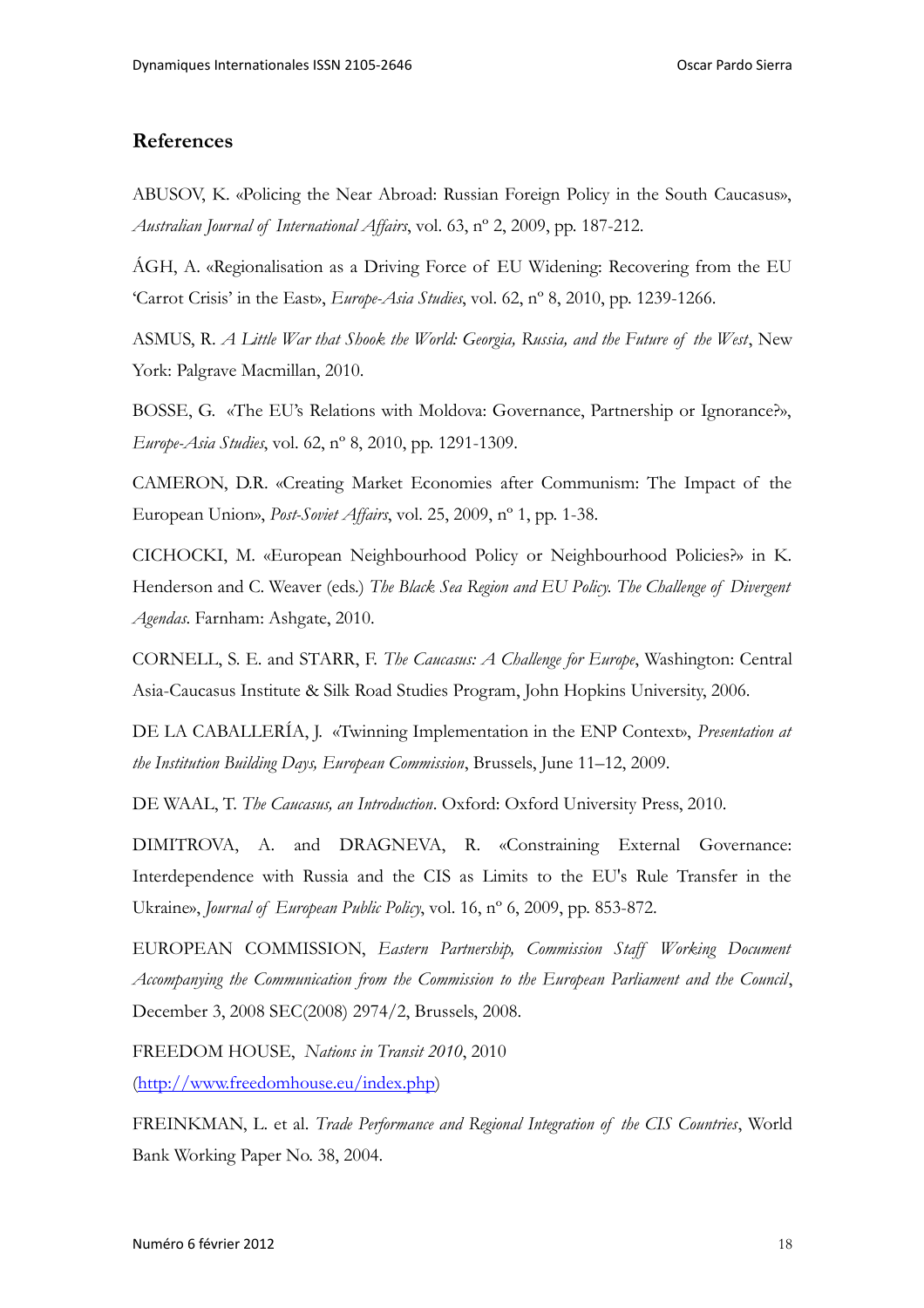GÄNZLE, S., «EU Governance and the European Neighbourhood Policy: A Framework for Analysis», *Europe-Asia Studies*, vol. 61, nº 10, pp. 1715-1734, 2009.

GÖTZ, R., «The Southern Gas Corridor and Europe's Gas Supply», *Caucasus Analytical Digest*, 3, February 2009.

GRABBE, H., *The EU's Transformative Power, Europeanization through Conditionality in Central and Eastern Europe*, Basingstoke: Palgrave McMillan, 2006.

GRIGORIADIS, I., «Natural Gas Corridors in Southeastern Europe and European Energy Security», *ELIAMEP Thesis*, July 2008, ELIAMEP [\(http://www.eliamep.gr/thesis\)](http://www.eliamep.gr/thesis).

HALPIN, T. and HUGHES, J., «Living with Big Brother: Armenia-Russia Relations Are Based on Language, Culture, and, Lately, Economics», *ArmeniaNow*, 05/19/2006, http:/[/www.armenianow.com](http://www.armenianow.com/) [last accessed August 2010].

HARPAZ, G., «Approximation of Laws in the EU-Med Context: A Realist Perspective», *European Journal of Law Reform*, vol. 9, nº 3, 2007.

HILL, Ch., «The Capability-Expectations Gap, or Conceptualising Europe's International Role», *Journal of Common Market Studies*, vol. 31, nº 3, 1993, pp. 305-328.

HILL, Ch., «Closing the Capability-Expectations Gap?» in J. Peterson and H. Sjursen (eds.), *A Foreign Policy for Europe?* London: Routledge, 1998.

HUFF, A., «The Role of EU Defence Policy in the Eastern Neighbourhood», *EUISS Occasional Paper*, no 91, European Institute of Security Studies, May 2011.

JANDIERI, G., «Economic Reforms in Georgia, Their Relevance for Africa?», Brenthurst Discussion Paper no. 7/2009. The Brenthurst Foundation,Johannesburg, South Africa, 2009.

KANDIYOTI, R., *Pipelines, Flowing Oil and Crude Politics*, London: I.B. Taurus, 2008.

KEUKELEIRE, S., «The European Union as a Diplomatic Actor: Internal, Traditional, and Structural Diplomacy», *Diplomacy & Statecraft*, vol. 14, nº 3, 2003, pp. 31-56.

KEUKELEIRE, S. and MACNAUGHTAN, J., *The Foreign Policy of the European Union*, Palgrave Macmillan: Basingstoke, 2008.

LAVENEX, S., «EU External Governance in "Wider Europe"», *Journal of European Public Policy*, vol. 11, n<sup>o</sup> 4, 2004, pp. 680-700.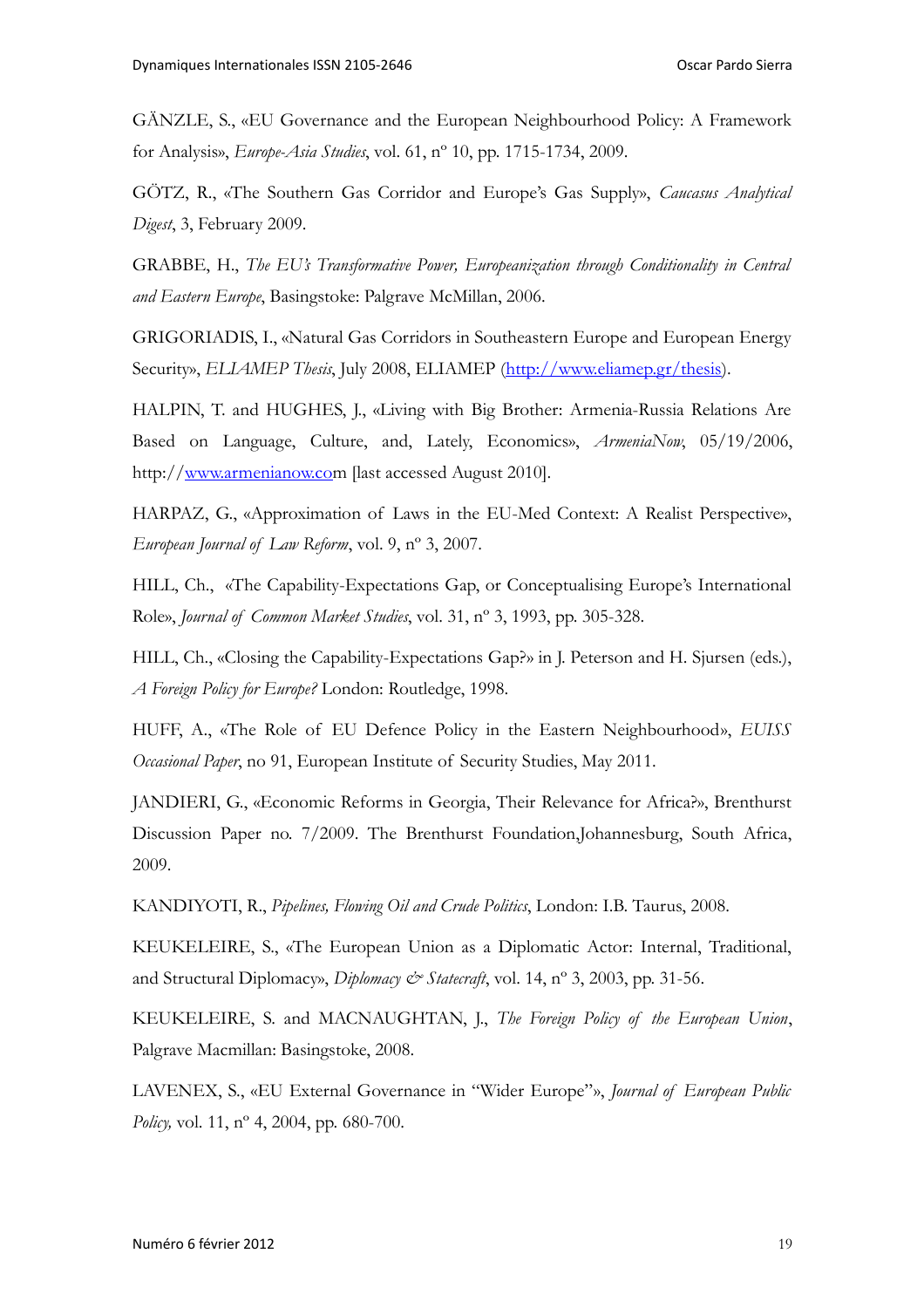LAVENEX, S. and SCHIMMELFENNIG, F., «EU Rules Beyond EU Borders: Theorizing External Governance in European Politics», *Journal of European Public Policy*, vol. 16, nº 6, 2009, pp. 791-812.

LEONARD, M., «Europe's Transformative Power», *CER Bulletin*, no. 40, 2005.

LEVINE, S., *The Oil and the Glory: The Pursuit of Empire and Fortune on the Caspian Sea*, New York: Random House, 2007.

LINN, J. and Tiomkin, D., «Economic Integration of Eurasia», in A. Aslund and M. Dabrowski (eds*.) Europe after Enlargement*, Cambridge: Cambridge University Press, 2007.

LLOYD, J., «In the Shadow of the Bear», *Financial Times Magazine*, 21–11/22/2009.

LUSSAC, S., «The Baku-Tbilisi-Kars Railroad and Its Geopolitical Implications for the South Caucasus», *Caucasian Review of International Affairs*, vol. 2, nº 4, 2008.

LUSSAC, S., «Ensuring European Energy Security in Russia "Near Abroad": The Case of the South Caucasus», *European Security*, vol. 19, nº 4, 2010a, pp. 607-625.

LUSSAC, S., «The State as a (Oil) Company? The Political Economy of Azerbaijan», *GARNET Working Paper* No. 74/10, 2010b.

LUSSAC, S. «A Deal at Last: A Bright Future for Azerbaijani Gas in Europe?», *CACI Analyst*, 04/28/2010.

LYNCH, D., *Why Georgia Matters*, Chaillot Papers nº 86, Paris: ISS-IES, 2006.

MAGEN, A., «Transformative Engagement Through Law: The *Acquis Communautaire* as an Instrument of EU External Influence», *European Journal of Law Reform*, vol. 9, nº 3, 2007, pp. 361-392.

MANGOTT, G. and WESTPHAL, K., «The Relevance of the Wider Black Sea Region to EU and Russian Energy Issues» in D. Hamilton and G. Mangott (eds.) *The Wider Black Sea Region in the 21st Century*. Washington, DC: Center for Transatlantic Relations, 2008, pp. 147- 176.

MANNERS, I., «Normative Power Europe: a Contradiction in Terms?», *Journal of Common Market Studies*, vol. 40, nº 2, 2002, pp. 235-58.

MCCORMICK, J., *The European Superpower*, Basingstoke: Palgrave Macmillan, 2007.

MENON, A. and SEDELMEIER, U., «Instruments and Intentionality: Civilian Crisis Management and Enlargement Conditionality in EU Security Policy», *West European Politics*, 33, nº 1, 2010, pp. 75-92.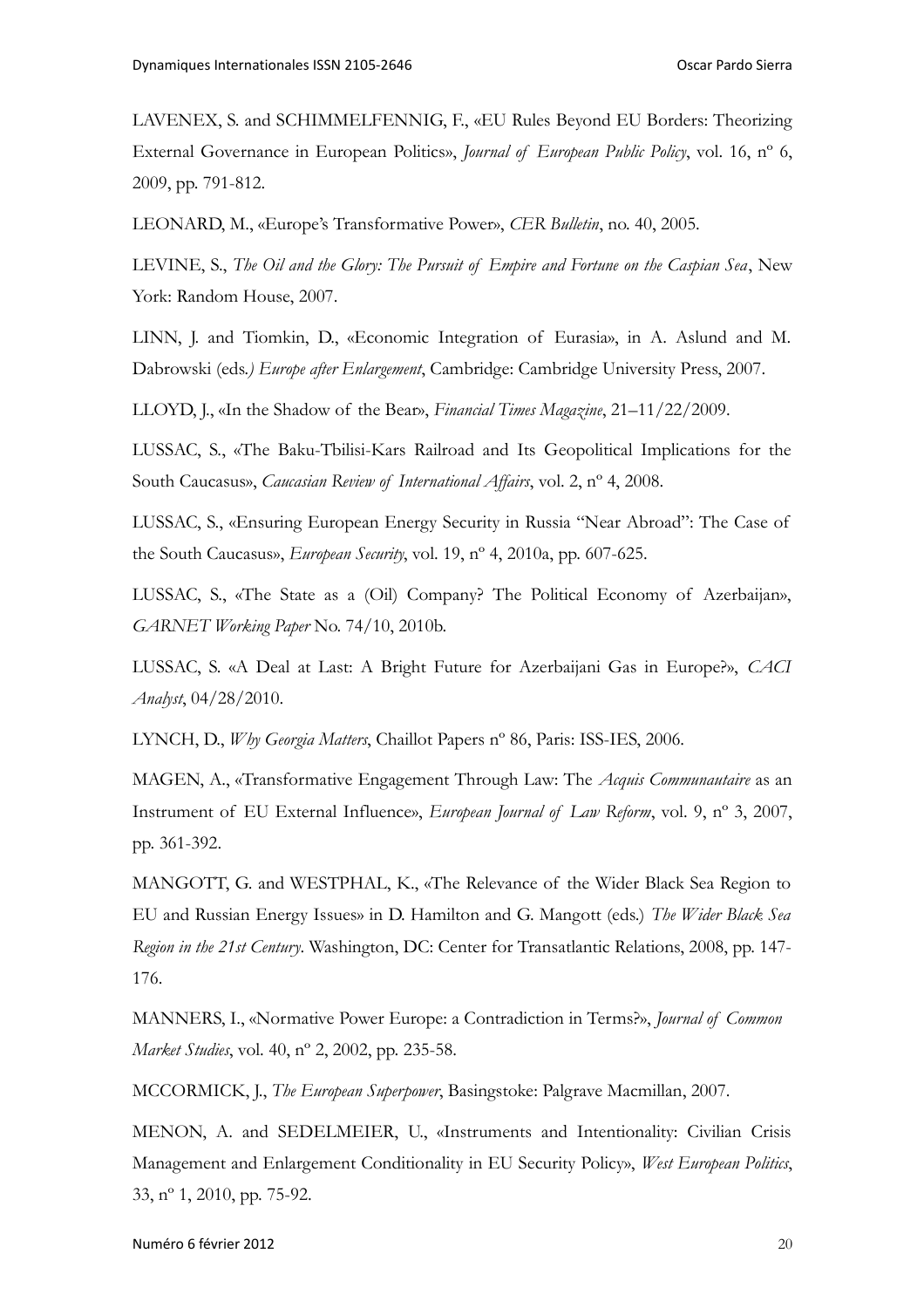MITCHELL, L., *Uncertain Democracy: U.S. Foreign Policy and Georgia's Rose Revolution*, Philadelphia: University of Pennsylvania Press, 2009.

MKRTCHYAN, T., «Armenia's European Future», in *The European Union and the South Caucasus*, Europe in Dialogue 2009/01, Bertelsmann Stiftung, 2009.

MKRTCHYAn, T. and PetrOSYAN, V., «Integration of Transcaucasia: Continued Failure and Hope', *Turkish Policy Quarterly*, vol. 8, nº 1, 2009, pp. 59-76.

MORAVCSIK, A., «In Defence of the "Democratic Deficit": Reassessing Legitimacy in the European Union», *Journal of Common Market Studies*, vol. 40, nº 4, 2002, pp. 603-624.

NAJSLOVA, L., «The EU in the Wider Black Sea Region: Clumsy but Attractive?» in K Henderson and C. Weaver (eds.) *The Black Sea Region and EU Policy. The Challenge of Divergent Agendas*. Farnham: Ashgate, 2010.

NURIYEV, E., «Azerbaijan and the European Union: New Landmarks of Strategic Partnership in the South Caucasus-Caspian Basin», *Southeast European and Black Sea Studies*, vol. 8, nº 2, 2008, pp. 155-168.

PARDO SIERRA, O., «A corridor through thorns: EU energy security and the Southern Energy Corridor», *European Security*, vol. 19, nº 4, 2010, pp. 643-660.

PARDO SIERRA, O., «No Man's Land? A Comparative Analysis of the EU and Russia's Influence in the Southern Caucasus», *Communist and Post-Communist Studies*, vol. 44, nº 3, 2011, pp. 233-243.

PETROSYAN, D., «The Political System of Armenia», *Caucasus Analytical Digest*, no. 17, 2010 [\(www.boell.com\)](http://www.boell.com/).

POPESCU, N., «EU-Armenia: High-Level, but Low-Profile», *EUobserver*, October 12, 2009 [\(http://blogs.euobserver.com/popescu/2009\)](http://blogs.euobserver.com/popescu/2009).

POPESCU, N., *EU Foreign Policy and Post-Soviet Conflicts*. London: Routledge, 2011.

PRODI, R., «A Wider Europe - A Proximity Policy as the key to stability», Sixth ECSA-World Conference, Brussels, 5-6 December 2002, *Europe Press Release*, SPEECH/02/619.

SASSE, G., «The European Neighbourhood Policy: Conditionality Revisited for the EU's Eastern Neighbours», *Europe-Asia Studies*, vol. 60, nº 2, 2008, pp. 295-31.

SUNY, R. G., *Transcaucasia, Nationalism and Social Change: Essays in the History of Armenia, Azerbaijan and Georgia*, Chicago: Michigan University Press, 1996.